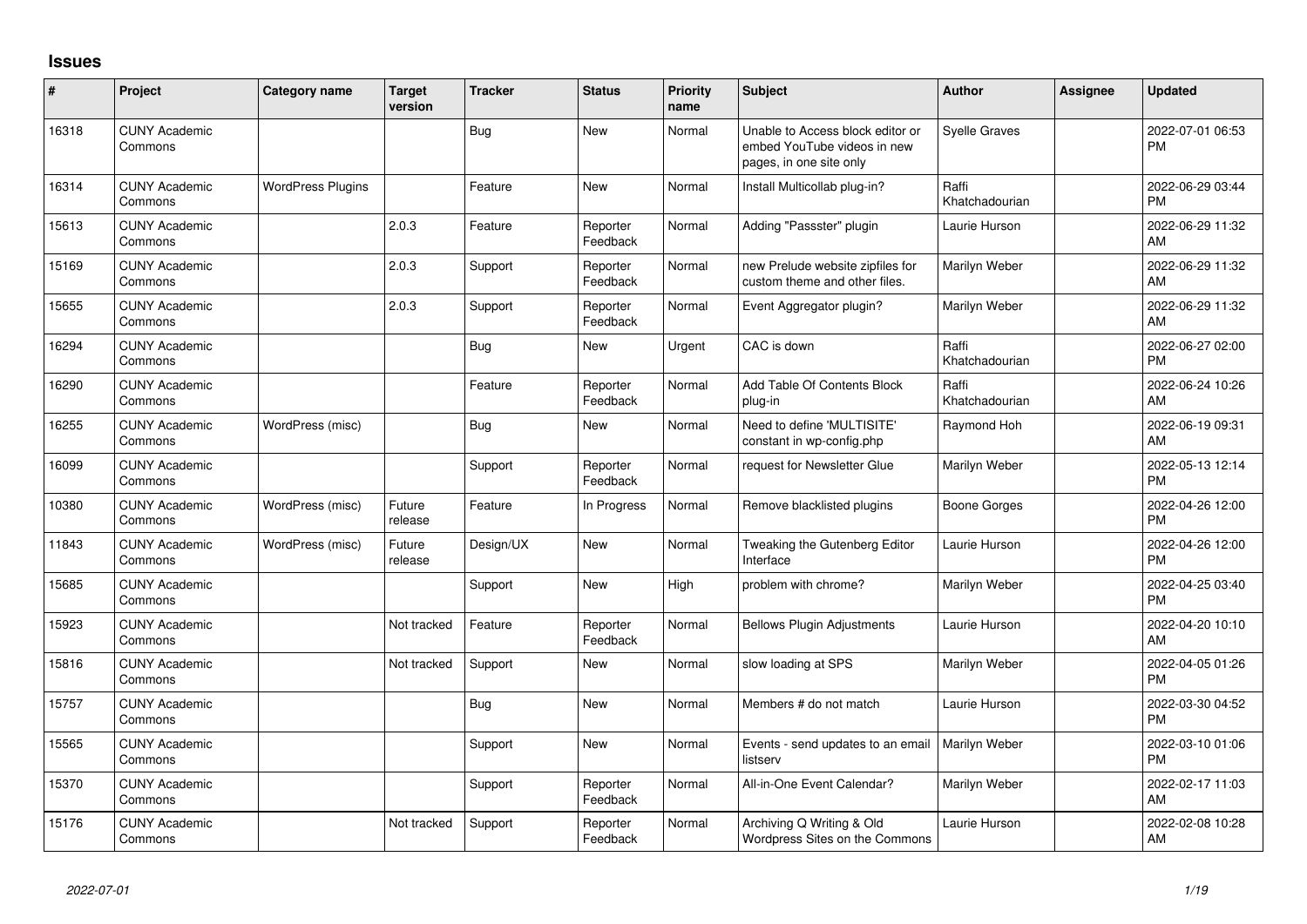| #     | Project                         | <b>Category name</b>     | <b>Target</b><br>version | <b>Tracker</b> | <b>Status</b>        | <b>Priority</b><br>name | <b>Subject</b>                                                       | <b>Author</b>           | <b>Assignee</b> | <b>Updated</b>                |
|-------|---------------------------------|--------------------------|--------------------------|----------------|----------------------|-------------------------|----------------------------------------------------------------------|-------------------------|-----------------|-------------------------------|
| 15260 | <b>CUNY Academic</b><br>Commons |                          |                          | Support        | Reporter<br>Feedback | Normal                  | Diacritical markings   European<br><b>Stages</b>                     | Marilyn Weber           |                 | 2022-02-04 08:16<br>AM        |
| 15045 | <b>CUNY Academic</b><br>Commons |                          |                          | Support        | <b>New</b>           | Normal                  | no result for KCeL in the search<br>box on the commons               | Marilyn Weber           |                 | 2021-12-10 11:29<br>AM        |
| 13650 | <b>CUNY Academic</b><br>Commons | Group Library            | Future<br>release        | Feature        | <b>New</b>           | Normal                  | Forum Attachments in Group<br>Library                                | Laurie Hurson           |                 | 2021-11-19 12:30<br><b>PM</b> |
| 14940 | <b>CUNY Academic</b><br>Commons |                          |                          | Bug            | <b>New</b>           | Normal                  | Discrepancy between Commons<br>profile "sites" and actual # of sites | Laurie Hurson           |                 | 2021-11-08 11:09<br>AM        |
| 14936 | <b>CUNY Academic</b><br>Commons |                          |                          | <b>Bug</b>     | <b>New</b>           | Normal                  | Commons websites blocked by<br>SPS campus network                    | Laurie Hurson           |                 | 2021-11-03 03:57<br><b>PM</b> |
| 14911 | <b>CUNY Academic</b><br>Commons | <b>WordPress Themes</b>  | Not tracked              | Support        | <b>New</b>           | Normal                  | Twentytwentyone theme                                                | Marilyn Weber           |                 | 2021-10-28 10:37<br><b>AM</b> |
| 14900 | <b>CUNY Academic</b><br>Commons |                          | Not tracked              | Support        | Reporter<br>Feedback | Normal                  | previous theme?                                                      | Marilyn Weber           |                 | 2021-10-25 10:31<br>AM        |
| 14842 | <b>CUNY Academic</b><br>Commons |                          | Not tracked              | Support        | Reporter<br>Feedback | Normal                  | Question about widgets and block<br>editor                           | Gina Cherry             |                 | 2021-10-06 03:01<br><b>PM</b> |
| 14792 | <b>CUNY Academic</b><br>Commons |                          |                          | Bug            | New                  | Normal                  | Inconsistent email notifications<br>from gravity forms               | Raffi<br>Khatchadourian |                 | 2021-10-04 01:50<br><b>PM</b> |
| 14784 | <b>CUNY Academic</b><br>Commons |                          |                          | Support        | Reporter<br>Feedback | Normal                  | User report of logo problem when<br>using Customizer theme           | Marilyn Weber           |                 | 2021-09-17 10:25<br>AM        |
| 14629 | <b>CUNY Academic</b><br>Commons |                          | Not tracked              | <b>Bug</b>     | Reporter<br>Feedback | Normal                  | Possible Post Order Bug?                                             | <b>Syelle Graves</b>    |                 | 2021-09-14 10:47<br>AM        |
| 14538 | <b>CUNY Academic</b><br>Commons |                          | Not tracked              | Support        | Reporter<br>Feedback | Normal                  | <b>Weebly To Commons</b>                                             | Laurie Hurson           |                 | 2021-09-14 10:47<br><b>AM</b> |
| 14398 | <b>CUNY Academic</b><br>Commons |                          | Not tracked              | Support        | Reporter<br>Feedback | Normal                  | Events plug-in notification problem                                  | Marilyn Weber           |                 | 2021-05-11 11:21<br><b>AM</b> |
| 14074 | <b>CUNY Academic</b><br>Commons | WordPress (misc)         | Not tracked              | Support        | Reporter<br>Feedback | Normal                  | page password protection problem                                     | Marilyn Weber           |                 | 2021-03-02 11:03<br><b>AM</b> |
| 13912 | <b>CUNY Academic</b><br>Commons |                          | Not tracked              | Feature        | Hold                 | Low                     | posting "missed schedule"                                            | Marilyn Weber           |                 | 2021-02-23 10:46<br><b>AM</b> |
| 13975 | <b>CUNY Academic</b><br>Commons | Social Paper             | Not tracked              | Support        | Reporter<br>Feedback | Normal                  | can't approve comments on Social<br>Paper paper                      | Marilyn Weber           |                 | 2021-02-12 09:33<br><b>AM</b> |
| 13255 | <b>CUNY Academic</b><br>Commons |                          | Not tracked              | Support        | Reporter<br>Feedback | Normal                  | Accessibility problems                                               | Marilyn Weber           |                 | 2020-09-01 05:48<br><b>PM</b> |
| 12436 | <b>CUNY Academic</b><br>Commons |                          | Not tracked              | Bug            | Assigned             | Normal                  | Nightly system downtime                                              | Boone Gorges            |                 | 2020-08-01 09:30<br>AM        |
| 13048 | <b>CUNY Academic</b><br>Commons | Shortcodes and<br>embeds | Future<br>release        | Feature        | <b>New</b>           | Normal                  | Jupyter Notebooks support                                            | Boone Gorges            |                 | 2020-07-14 11:46<br>AM        |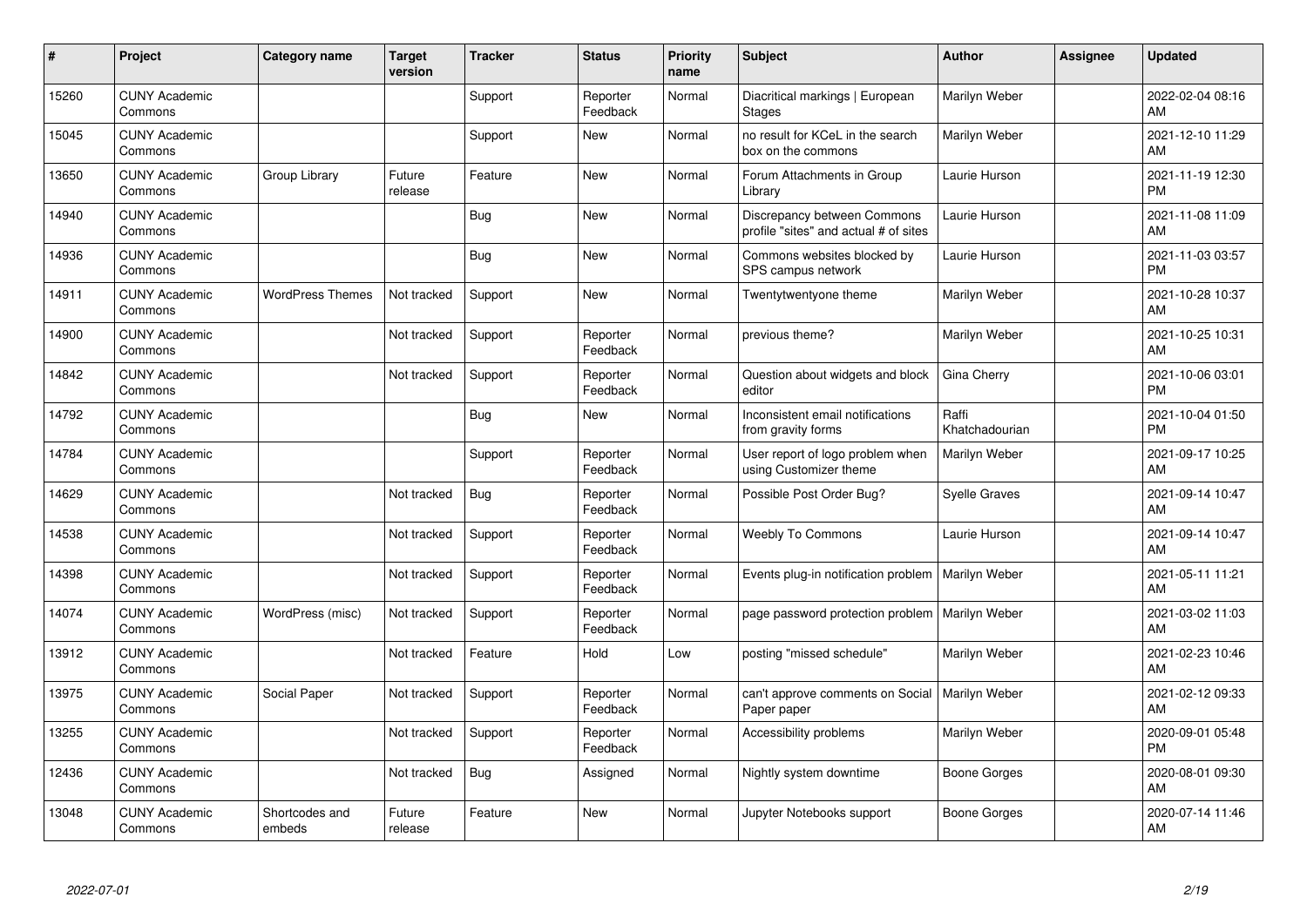| #     | Project                         | <b>Category name</b>      | <b>Target</b><br>version | <b>Tracker</b> | <b>Status</b>        | <b>Priority</b><br>name | <b>Subject</b>                                                                                | <b>Author</b> | Assignee | <b>Updated</b>                |
|-------|---------------------------------|---------------------------|--------------------------|----------------|----------------------|-------------------------|-----------------------------------------------------------------------------------------------|---------------|----------|-------------------------------|
| 13034 | <b>CUNY Academic</b><br>Commons |                           | Not tracked              | Support        | Reporter<br>Feedback | Normal                  | a site is asking people to join the<br>Commons to get a download                              | Marilyn Weber |          | 2020-07-12 07:23<br>AM        |
| 12573 | <b>CUNY Academic</b><br>Commons | <b>WordPress Plugins</b>  | Future<br>release        | Bug            | <b>New</b>           | Normal                  | <b>CommentPress Core Issues</b>                                                               | scott voth    |          | 2020-03-24 04:32<br><b>PM</b> |
| 12360 | <b>CUNY Academic</b><br>Commons | <b>WordPress Themes</b>   | Not tracked              | Bug            | Reporter<br>Feedback | Normal                  | site just says "DANTE We are<br>currently in maintenance mode,<br>please check back shortly." | Marilyn Weber |          | 2020-02-04 12:13<br><b>PM</b> |
| 12352 | <b>CUNY Academic</b><br>Commons |                           | Not tracked              | Support        | New                  | Normal                  | "posts list" page builder block<br>option                                                     | Marilyn Weber |          | 2020-02-03 01:29<br><b>PM</b> |
| 12350 | <b>CUNY Academic</b><br>Commons | <b>Blogs (BuddyPress)</b> | Not tracked              | Support        | Reporter<br>Feedback | Normal                  | URL creation problem                                                                          | Marilyn Weber |          | 2020-02-03 11:27<br>AM        |
| 12328 | <b>CUNY Academic</b><br>Commons |                           | Not tracked              | Support        | <b>New</b>           | Normal                  | Sign up Code for Non-CUNY<br>Faculty                                                          | Laurie Hurson |          | 2020-01-28 10:25<br>AM        |
| 12198 | <b>CUNY Academic</b><br>Commons |                           | Not tracked              | Bug            | Reporter<br>Feedback | Normal                  | Duplicate listing in My Sites                                                                 | Tom Harbison  |          | 2019-12-09 05:50<br><b>PM</b> |
| 11519 | <b>CUNY Academic</b><br>Commons |                           | Not tracked              | Support        | Assigned             | Normal                  | comment option not appearing                                                                  | Marilyn Weber |          | 2019-09-24 10:28<br>AM        |
| 11860 | <b>CUNY Academic</b><br>Commons | Registration              | Future<br>release        | Feature        | <b>New</b>           | Normal                  | Ensure Students Are Aware They<br>Can Use Aliases At Registration                             | scott voth    |          | 2019-09-24 08:46<br>AM        |
| 11848 | <b>CUNY Academic</b><br>Commons |                           | Not tracked              | Support        | Hold                 | Normal                  | a Dean of Faculty wants to share<br>a large file                                              | Marilyn Weber |          | 2019-09-24 08:44<br>AM        |
| 11788 | <b>CUNY Academic</b><br>Commons | <b>WordPress Plugins</b>  | Future<br>release        | Support        | Reporter<br>Feedback | Normal                  | Plugin Request - Browse Aloud                                                                 | scott voth    |          | 2019-09-24 08:42<br>AM        |
| 10273 | <b>CUNY Academic</b><br>Commons | Registration              | Not tracked              | Support        | Reporter<br>Feedback | Normal                  | users combining CF and campus<br>address                                                      | Marilyn Weber |          | 2019-09-18 10:58<br>AM        |
| 11787 | <b>CUNY Academic</b><br>Commons |                           | Not tracked              | Support        | Reporter<br>Feedback | Normal                  | automated comments notifications<br>on ZenDesk                                                | Marilyn Weber |          | 2019-08-26 06:18<br><b>PM</b> |
| 11771 | <b>CUNY Academic</b><br>Commons |                           | Not tracked              | Support        | Reporter<br>Feedback | Normal                  | post displays in sections                                                                     | Marilyn Weber |          | 2019-08-20 10:34<br>AM        |
| 11556 | <b>CUNY Academic</b><br>Commons | Courses                   | Not tracked              | Bug            | Reporter<br>Feedback | Normal                  | Instructor name given in course<br>listina                                                    | Tom Harbison  |          | 2019-06-25 04:12<br><b>PM</b> |
| 11509 | <b>CUNY Academic</b><br>Commons |                           | Not tracked              | Support        | Reporter<br>Feedback | Normal                  | deleted Page causing a Menu<br>problem?                                                       | Marilyn Weber |          | 2019-06-04 09:54<br>AM        |
| 11415 | <b>CUNY Academic</b><br>Commons | <b>WordPress Plugins</b>  | Not tracked              | Bug            | Reporter<br>Feedback | Normal                  | Blog Subscriptions in Jetpack                                                                 | Laurie Hurson |          | 2019-05-14 10:34<br>AM        |
| 11392 | <b>CUNY Academic</b><br>Commons |                           | Future<br>release        | Bug            | New                  | Normal                  | Migrate users away from<br><b>StatPress</b>                                                   | Boone Gorges  |          | 2019-04-23 03:53<br><b>PM</b> |
| 9720  | <b>CUNY Academic</b><br>Commons | Authentication            | Future<br>release        | Feature        | <b>New</b>           | Normal                  | The Commons should be an<br>oAuth provider                                                    | Boone Gorges  |          | 2019-03-01 02:04<br><b>PM</b> |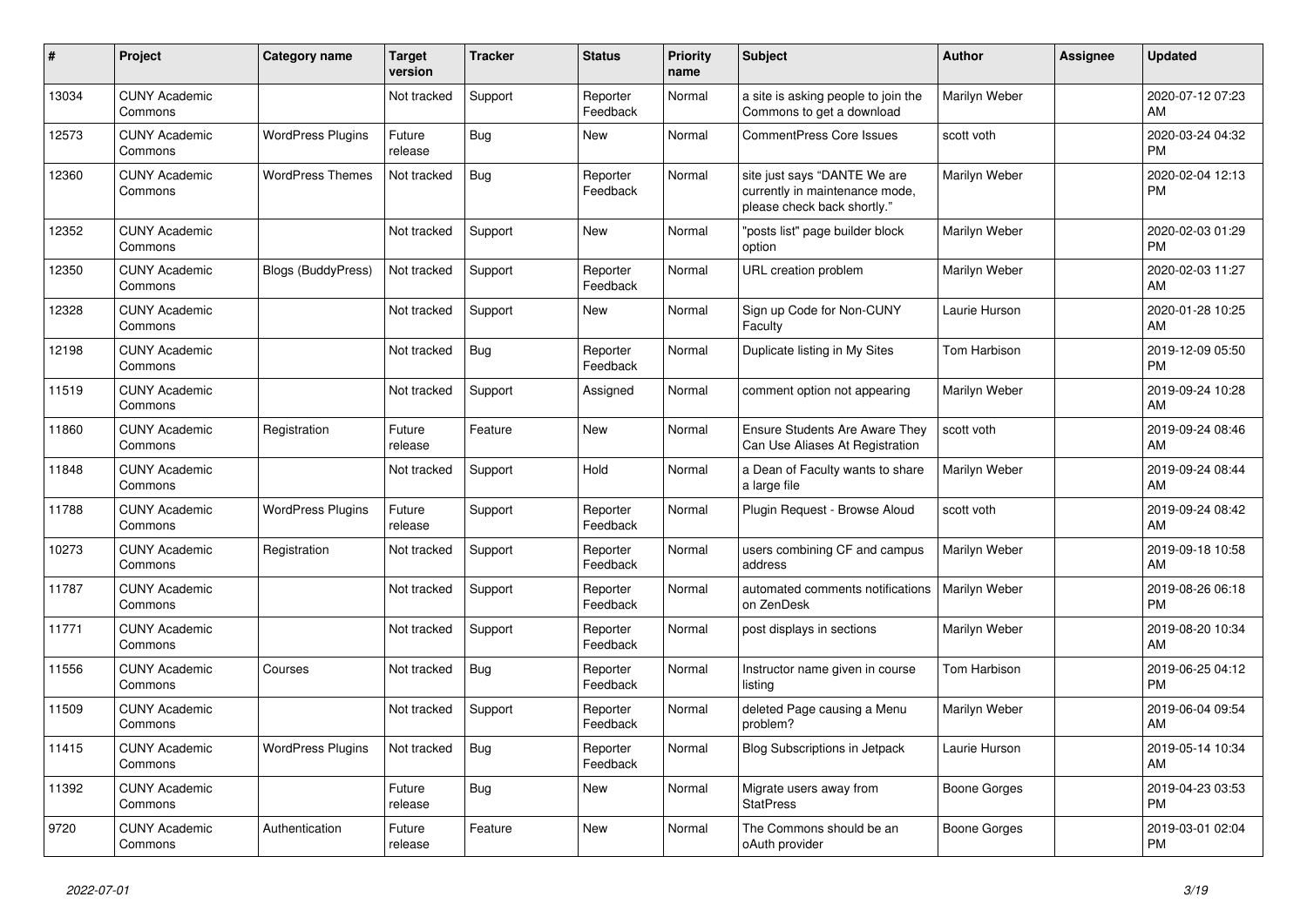| #     | Project                         | <b>Category name</b>       | <b>Target</b><br>version | <b>Tracker</b> | <b>Status</b>        | <b>Priority</b><br>name | Subject                                                                                                      | Author                  | <b>Assignee</b>   | <b>Updated</b>                |
|-------|---------------------------------|----------------------------|--------------------------|----------------|----------------------|-------------------------|--------------------------------------------------------------------------------------------------------------|-------------------------|-------------------|-------------------------------|
| 11120 | <b>CUNY Academic</b><br>Commons | <b>WordPress Plugins</b>   | Not tracked              | Bug            | Reporter<br>Feedback | Normal                  | Events Manager Events Not<br>Showing Up                                                                      | Mark Webb               |                   | 2019-02-27 04:10<br><b>PM</b> |
| 11131 | <b>CUNY Academic</b><br>Commons |                            | Future<br>release        | Feature        | Reporter<br>Feedback | Normal                  | Image Annotation Plugins                                                                                     | Laurie Hurson           |                   | 2019-02-26 11:33<br>AM        |
| 11077 | <b>CUNY Academic</b><br>Commons | Events                     | Not tracked              | Feature        | Reporter<br>Feedback | Normal                  | Show event category description<br>in event list view                                                        | Raffi<br>Khatchadourian |                   | 2019-02-12 10:38<br><b>PM</b> |
| 11024 | <b>CUNY Academic</b><br>Commons | WordPress (misc)           | Future<br>release        | Bug            | <b>New</b>           | Normal                  | Subsites should not show "you<br>should update your .htaccess<br>now" notice after permalink setting<br>save | <b>Boone Gorges</b>     |                   | 2019-01-28 01:35<br><b>PM</b> |
| 10982 | <b>CUNY Academic</b><br>Commons | Domain Mapping             | Not tracked              | Support        | Reporter<br>Feedback | Normal                  | <b>CNAME</b> question                                                                                        | scott voth              |                   | 2019-01-22 04:29<br><b>PM</b> |
| 10769 | <b>CUNY Academic</b><br>Commons | <b>WordPress Themes</b>    | Not tracked              | Bug            | Reporter<br>Feedback | Normal                  | 2011 Theme Sidebar                                                                                           | Mark Webb               |                   | 2018-12-04 04:09<br><b>PM</b> |
| 10657 | <b>CUNY Academic</b><br>Commons |                            | Not tracked              | Support        | Reporter<br>Feedback | Normal                  | child theme problems                                                                                         | Marilyn Weber           |                   | 2018-11-08 01:19<br><b>PM</b> |
| 5992  | <b>CUNY Academic</b><br>Commons | <b>Email Notifications</b> | Future<br>release        | Feature        | New                  | Normal                  | Changing the From line of<br>autogenerated blog emails                                                       | Marilyn Weber           |                   | 2018-09-27 05:19<br><b>PM</b> |
| 6356  | <b>CUNY Academic</b><br>Commons | <b>WordPress Plugins</b>   | Future<br>release        | Bug            | Reporter<br>Feedback | Low                     | Should Subscribe2 be<br>deprecated?                                                                          | Luke Waltzer            |                   | 2017-03-20 12:20<br><b>PM</b> |
| 6755  | <b>CUNY Academic</b><br>Commons | WordPress (misc)           | Future<br>release        | Bug            | <b>New</b>           | Normal                  | Cannot Deactivate Plugin                                                                                     | Laura Kane              |                   | 2016-11-16 01:12<br><b>PM</b> |
| 5199  | <b>CUNY Academic</b><br>Commons | Social Paper               | Future<br>release        | Feature        | <b>New</b>           | Normal                  | add tables to the SP editor                                                                                  | Marilyn Weber           |                   | 2016-10-24 11:27<br>AM        |
| 6332  | <b>CUNY Academic</b><br>Commons | WordPress (misc)           | Future<br>release        | Feature        | <b>New</b>           | Normal                  | Allow uploaded files to be marked<br>as private in an ad hoc way                                             | Boone Gorges            |                   | 2016-10-17 11:41<br><b>PM</b> |
| 5489  | <b>CUNY Academic</b><br>Commons | Social Paper               | Future<br>release        | Feature        | <b>New</b>           | Normal                  | Asc/desc sorting for Social Paper<br>directories                                                             | Boone Gorges            |                   | 2016-04-21 10:06<br><b>PM</b> |
| 5488  | <b>CUNY Academic</b><br>Commons | Social Paper               | Future<br>release        | Bug            | <b>New</b>           | Normal                  | Add a "last edited by" field to<br>Social Paper group directories                                            | <b>Boone Gorges</b>     |                   | 2016-04-21 10:05<br><b>PM</b> |
| 5205  | <b>CUNY Academic</b><br>Commons | Social Paper               | Future<br>release        | Feature        | New                  | Normal                  | Social Paper folders                                                                                         | Marilyn Weber           |                   | 2016-02-11 10:24<br><b>PM</b> |
| 364   | <b>CUNY Academic</b><br>Commons | <b>WordPress Plugins</b>   | Future<br>release        | Feature        | New                  | Normal                  | <b>Bulletin Board</b>                                                                                        | Matt Gold               |                   | 2015-01-05 08:50<br>PM        |
| 2576  | <b>NYCDH Community</b><br>Site  |                            |                          | Bug            | Hold                 | Low                     | Test Next Button in Javascript<br><b>Tutorial Under Activities</b>                                           | <b>Mark Newton</b>      | Alex Gil          | 2013-05-18 02:55<br><b>PM</b> |
| 2577  | <b>NYCDH Community</b><br>Site  |                            |                          | Feature        | Assigned             | Low                     | Investigate Potential to Add Links<br>to the Forum                                                           | <b>Mark Newton</b>      | Alex Gil          | 2013-05-16 09:40<br><b>PM</b> |
| 11968 | JustPublics@365<br>MediaCamp    |                            |                          | Feature        | New                  | Normal                  | Nanoscience Retractable Display<br>Unit                                                                      | Donald Cherry           | Bonnie<br>Eissner | 2021-02-19 08:50<br>AM        |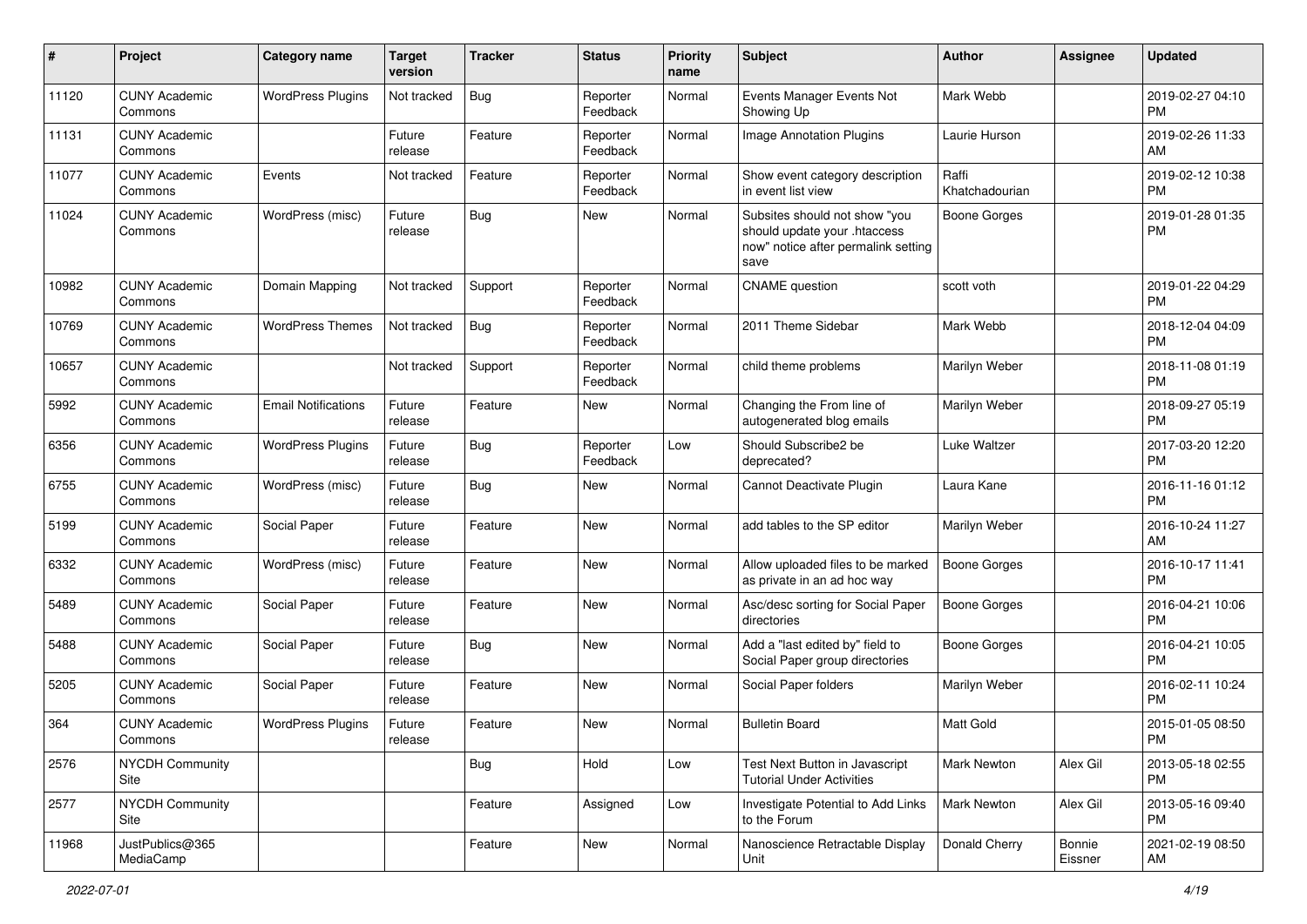| #     | Project                         | <b>Category name</b>       | <b>Target</b><br>version | <b>Tracker</b> | <b>Status</b>        | <b>Priority</b><br>name | <b>Subject</b>                                                                             | Author                  | <b>Assignee</b> | <b>Updated</b>                |
|-------|---------------------------------|----------------------------|--------------------------|----------------|----------------------|-------------------------|--------------------------------------------------------------------------------------------|-------------------------|-----------------|-------------------------------|
| 16199 | <b>CUNY Academic</b><br>Commons | <b>Directories</b>         | 2.0.3                    | <b>Bug</b>     | New                  | Normal                  | Removed "Semester" Filter from<br><b>Courses Directory</b>                                 | Laurie Hurson           | Boone<br>Gorges | 2022-06-29 11:32<br>AM        |
| 12121 | <b>CUNY Academic</b><br>Commons | <b>WordPress Plugins</b>   | 2.0.3                    | Feature        | Reporter<br>Feedback | Normal                  | Embedding H5P Iframes on<br>Commons Site                                                   | Laurie Hurson           | Boone<br>Gorges | 2022-06-29 11:32<br>AM        |
| 16307 | <b>CUNY Academic</b><br>Commons |                            |                          | Bug            | New                  | Normal                  | Add brief messaging to<br>accept/decline group membership<br>requests                      | Matt Gold               | Boone<br>Gorges | 2022-06-27 06:13<br><b>PM</b> |
| 15604 | <b>CUNY Academic</b><br>Commons | <b>Email Notifications</b> | Future<br>release        | Feature        | Assigned             | Normal                  | Restructure Commons Group<br>Digest Email Messages                                         | Matt Gold               | Boone<br>Gorges | 2022-05-26 10:45<br>AM        |
| 15883 | <b>CUNY Academic</b><br>Commons |                            | 2.1.0                    | Feature        | New                  | Normal                  | Release BPGES update                                                                       | Boone Gorges            | Boone<br>Gorges | 2022-05-26 10:39<br>AM        |
| 15210 | <b>CUNY Academic</b><br>Commons | Analytics                  | Not tracked              | Design/UX      | New                  | Normal                  | Google Analytics improvements                                                              | Colin McDonald          | Boone<br>Gorges | 2022-05-24 10:47<br>AM        |
| 16092 | <b>CUNY Academic</b><br>Commons |                            | Future<br>release        | Feature        | Hold                 | Normal                  | Don't show main site in Site<br>search results                                             | Boone Gorges            | Boone<br>Gorges | 2022-05-17 03:12<br><b>PM</b> |
| 8835  | <b>CUNY Academic</b><br>Commons | <b>Blogs (BuddyPress)</b>  | Future<br>release        | Feature        | New                  | Normal                  | Extend cuny is shortlinks to sites                                                         | Luke Waltzer            | Boone<br>Gorges | 2022-04-26 11:59<br>AM        |
| 8900  | <b>CUNY Academic</b><br>Commons | Accessibility              | Future<br>release        | Feature        | Assigned             | Normal                  | Look into tools to enforce<br>accessibility in WP environment                              | <b>Matt Gold</b>        | Boone<br>Gorges | 2022-04-26 11:59<br>AM        |
| 8901  | <b>CUNY Academic</b><br>Commons | Accessibility              | Future<br>release        | Feature        | Assigned             | Normal                  | Theme analysis for accessibility                                                           | <b>Matt Gold</b>        | Boone<br>Gorges | 2022-04-26 11:59<br>AM        |
| 15767 | <b>CUNY Academic</b><br>Commons | WordPress (misc)           |                          | Support        | New                  | Normal                  | Site loading slowly                                                                        | scott voth              | Boone<br>Gorges | 2022-04-04 08:56<br><b>PM</b> |
| 15242 | <b>CUNY Academic</b><br>Commons | Performance                | Not tracked              | Bug            | Reporter<br>Feedback | Normal                  | Slugist site                                                                               | Raffi<br>Khatchadourian | Boone<br>Gorges | 2022-02-07 11:14<br>AM        |
| 14504 | <b>CUNY Academic</b><br>Commons |                            | Not tracked              | Publicity      | Reporter<br>Feedback | Normal                  | Adding showcases to home page<br>menu                                                      | Laurie Hurson           | Boone<br>Gorges | 2022-01-19 03:26<br><b>PM</b> |
| 14184 | <b>CUNY Academic</b><br>Commons | <b>Public Portfolio</b>    | Future<br>release        | Feature        | New                  | Normal                  | Centralized mechanism for storing<br>Campus affiliations                                   | Boone Gorges            | Boone<br>Gorges | 2022-01-04 11:35<br>AM        |
| 14908 | <b>CUNY Academic</b><br>Commons | Performance                |                          | Bug            | New                  | Normal                  | Stale object cache on cdev                                                                 | Raymond Hoh             | Boone<br>Gorges | 2021-12-07 09:45<br>AM        |
| 14987 | <b>CUNY Academic</b><br>Commons | <b>WordPress Plugins</b>   | Future<br>release        | <b>Bug</b>     | New                  | Normal                  | Elementor update causes<br>database freeze-up                                              | Boone Gorges            | Boone<br>Gorges | 2021-11-29 12:02<br><b>PM</b> |
| 10226 | <b>CUNY Academic</b><br>Commons | Courses                    | Future<br>release        | Feature        | New                  | Normal                  | Add "My Courses" to drop down<br>list                                                      | scott voth              | Boone<br>Gorges | 2021-11-19 12:42<br><b>PM</b> |
| 13835 | <b>CUNY Academic</b><br>Commons | WordPress (misc)           | Future<br>release        | Feature        | New                  | Normal                  | Allow OneSearch widget to have<br>'CUNY' as campus                                         | Boone Gorges            | Boone<br>Gorges | 2021-11-19 12:39<br><b>PM</b> |
| 14309 | <b>CUNY Academic</b><br>Commons | Group Library              | Future<br>release        | Feature        | New                  | Normal                  | Better handling of<br>bp_group_document file download<br>attempts when file is not present | Boone Gorges            | Boone<br>Gorges | 2021-11-19 12:28<br>PM        |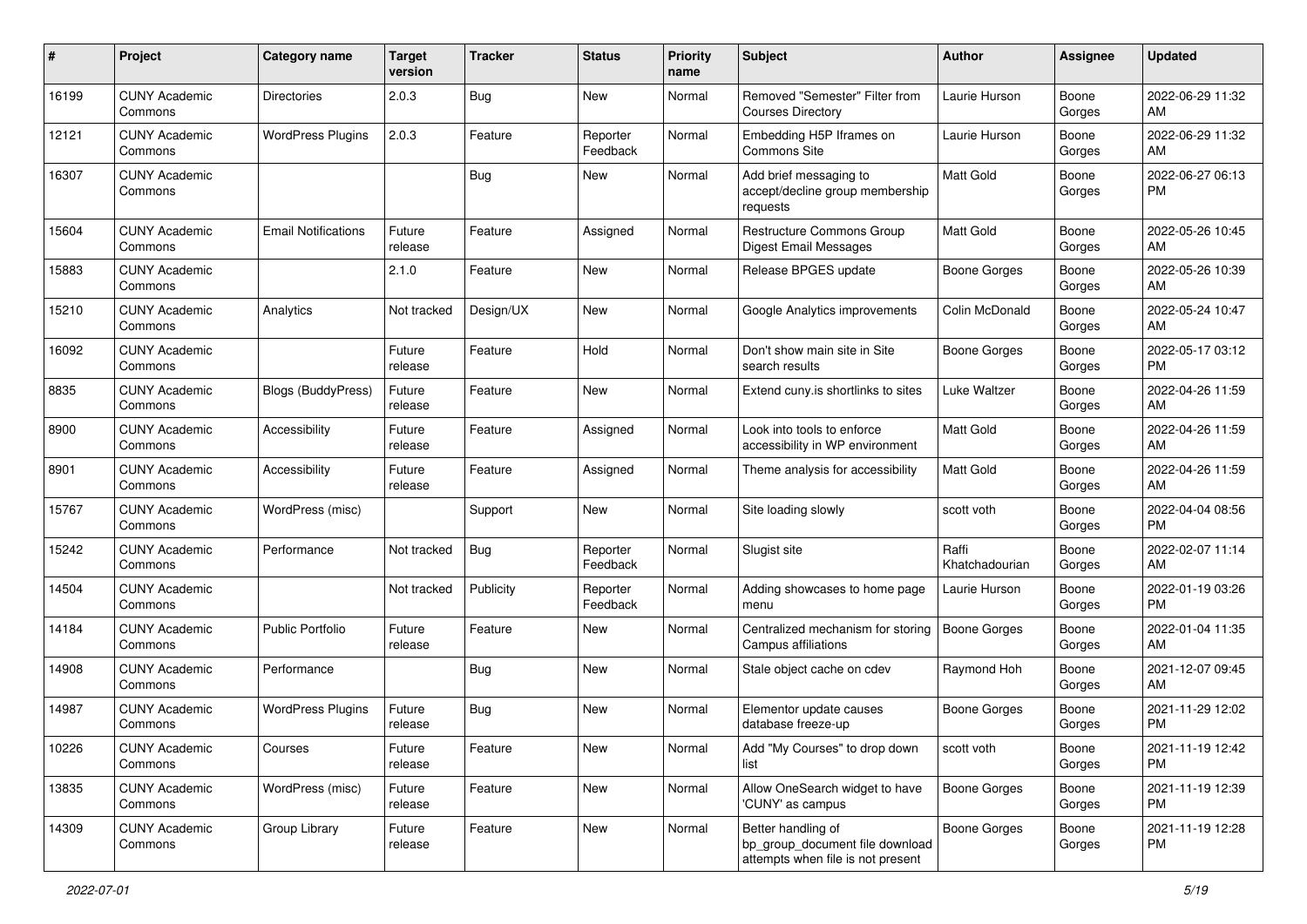| #     | Project                         | <b>Category name</b>       | <b>Target</b><br>version | <b>Tracker</b> | <b>Status</b>        | <b>Priority</b><br>name | <b>Subject</b>                                                                      | <b>Author</b>       | Assignee        | <b>Updated</b>                |
|-------|---------------------------------|----------------------------|--------------------------|----------------|----------------------|-------------------------|-------------------------------------------------------------------------------------|---------------------|-----------------|-------------------------------|
| 12042 | <b>CUNY Academic</b><br>Commons | <b>Email Notifications</b> | Future<br>release        | Feature        | New                  | Normal                  | Improved error logging for BPGES<br>send queue                                      | Boone Gorges        | Boone<br>Gorges | 2021-11-19 12:25<br><b>PM</b> |
| 13949 | <b>CUNY Academic</b><br>Commons |                            | Not tracked              | Bug            | New                  | Normal                  | Continued debugging of runaway<br>MySQL connections                                 | <b>Matt Gold</b>    | Boone<br>Gorges | 2021-09-14 10:42<br>AM        |
| 14483 | <b>CUNY Academic</b><br>Commons | WordPress - Media          | Not tracked              | Bug            | Reporter<br>Feedback | Normal                  | Wordpress PDF Embed Stopped<br>Working after JITP Media Clone                       | Patrick DeDauw      | Boone<br>Gorges | 2021-05-20 01:51<br><b>PM</b> |
| 14113 | <b>CUNY Academic</b><br>Commons | WordPress (misc)           | Future<br>release        | Bug            | Hold                 | Normal                  | Block Editor Not Working on this<br>page - Json error                               | scott voth          | Boone<br>Gorges | 2021-03-05 11:01<br>AM        |
| 13466 | <b>CUNY Academic</b><br>Commons | Cavalcade                  | Future<br>release        | Feature        | New                  | Normal                  | Automated cleanup for duplicate<br>Cavalcade tasks                                  | Boone Gorges        | Boone<br>Gorges | 2020-10-13 05:24<br><b>PM</b> |
| 13370 | <b>CUNY Academic</b><br>Commons | Group Library              | Future<br>release        | Feature        | New                  | Normal                  | Library bulk deletion and folder<br>editing                                         | Colin McDonald      | Boone<br>Gorges | 2020-10-13 10:41<br>AM        |
| 3002  | <b>CUNY Academic</b><br>Commons | Search                     | Future<br>release        | Feature        | Assigned             | Normal                  | Overhaul CAC search by using<br>external search appliance                           | Boone Gorges        | Boone<br>Gorges | 2020-07-15 03:05<br><b>PM</b> |
| 12911 | <b>CUNY Academic</b><br>Commons |                            | Not tracked              | Feature        | <b>New</b>           | Normal                  | Block access to xmlrpc.php based<br>on User-Agent                                   | Boone Gorges        | Boone<br>Gorges | 2020-06-09 05:12<br><b>PM</b> |
| 12438 | <b>CUNY Academic</b><br>Commons | Courses                    | Not tracked              | Bug            | New                  | Normal                  | Site appearing twice                                                                | Laurie Hurson       | Boone<br>Gorges | 2020-02-18 01:34<br><b>PM</b> |
| 12091 | <b>CUNY Academic</b><br>Commons | <b>Group Files</b>         | Future<br>release        | Feature        | New                  | Normal                  | Improved pre-upload file validation<br>for bp-group-documents                       | <b>Boone Gorges</b> | Boone<br>Gorges | 2019-11-14 01:21<br><b>PM</b> |
| 11945 | <b>CUNY Academic</b><br>Commons | Reckoning                  | Future<br>release        | Feature        | Reporter<br>Feedback | Normal                  | Add Comments bubble to<br>Reckoning views                                           | Boone Gorges        | Boone<br>Gorges | 2019-11-12 05:14<br><b>PM</b> |
| 8836  | <b>CUNY Academic</b><br>Commons | <b>Blogs (BuddyPress)</b>  | Future<br>release        | Feature        | Assigned             | Normal                  | Redesign site launch process                                                        | <b>Matt Gold</b>    | Boone<br>Gorges | 2019-10-03 02:49<br><b>PM</b> |
| 10678 | <b>CUNY Academic</b><br>Commons |                            | Not tracked              | <b>Bug</b>     | Reporter<br>Feedback | High                    | Newsletter Plugin Not Sending<br><b>Out Newsletters</b>                             | Mark Webb           | Boone<br>Gorges | 2019-09-16 09:38<br><b>PM</b> |
| 11531 | <b>CUNY Academic</b><br>Commons | Events                     | Future<br>release        | Feature        | New                  | Normal                  | Main Events calendar should<br>include non-public events that<br>user has access to | scott voth          | Boone<br>Gorges | 2019-06-11 10:00<br>AM        |
| 11496 | <b>CUNY Academic</b><br>Commons | <b>Public Portfolio</b>    | 1.15.2                   | Support        | New                  | Normal                  | Replace Twitter Icon on Member<br>Portfolio page                                    | scott voth          | Boone<br>Gorges | 2019-06-06 01:03<br>PM        |
| 11386 | <b>CUNY Academic</b><br>Commons | WordPress - Media          | Not tracked              | Support        | Reporter<br>Feedback | Normal                  | disappearing images                                                                 | scott voth          | Boone<br>Gorges | 2019-05-14 10:32<br>AM        |
| 11449 | <b>CUNY Academic</b><br>Commons | WordPress - Media          | Not tracked              | Support        | Reporter<br>Feedback | Normal                  | Cloning Media Library for JITP<br>from Staging to Production Site                   | Patrick DeDauw      | Boone<br>Gorges | 2019-05-13 12:00<br><b>PM</b> |
| 10794 | <b>CUNY Academic</b><br>Commons | Performance                | Not tracked              | <b>Bug</b>     | New                  | Normal                  | Memcached connection<br>occasionally breaks                                         | Boone Gorges        | Boone<br>Gorges | 2018-12-06 03:30<br><b>PM</b> |
| 9926  | <b>CUNY Academic</b><br>Commons | <b>WordPress Plugins</b>   | Future<br>release        | Bug            | <b>New</b>           | Normal                  | twitter-mentions-as-comments<br>cron jobs can run long                              | Boone Gorges        | Boone<br>Gorges | 2018-10-24 12:34<br><b>PM</b> |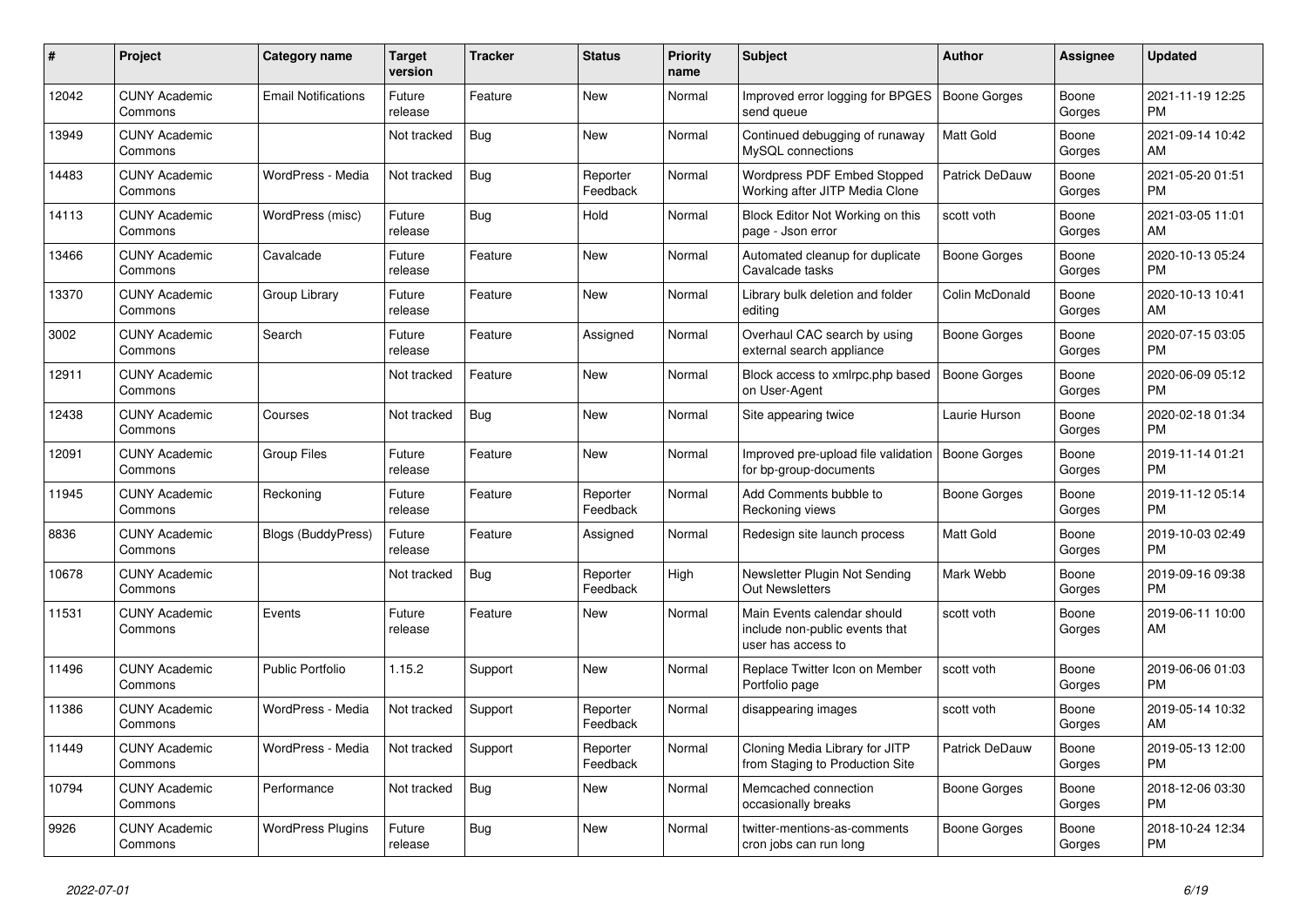| #     | Project                         | <b>Category name</b>       | <b>Target</b><br>version | <b>Tracker</b> | <b>Status</b>        | Priority<br>name | <b>Subject</b>                                                                                  | <b>Author</b>       | <b>Assignee</b> | <b>Updated</b>                |
|-------|---------------------------------|----------------------------|--------------------------|----------------|----------------------|------------------|-------------------------------------------------------------------------------------------------|---------------------|-----------------|-------------------------------|
| 9289  | <b>CUNY Academic</b><br>Commons | <b>WordPress Plugins</b>   | Future<br>release        | Bug            | Reporter<br>Feedback | Normal           | Email Users Plugin                                                                              | Laurie Hurson       | Boone<br>Gorges | 2018-10-24 12:34<br><b>PM</b> |
| 10368 | <b>CUNY Academic</b><br>Commons |                            | Future<br>release        | Feature        | Assigned             | Normal           | Use ORCID data to populate<br>academic profile page                                             | Stephen Francoeur   | Boone<br>Gorges | 2018-09-25 01:53<br><b>PM</b> |
| 9947  | <b>CUNY Academic</b><br>Commons | <b>WordPress Plugins</b>   | Future<br>release        | Feature        | Reporter<br>Feedback | Normal           | Install H5P quiz plugin                                                                         | Matt Gold           | Boone<br>Gorges | 2018-09-11 11:01<br>AM        |
| 9979  | <b>CUNY Academic</b><br>Commons | <b>Email Notifications</b> | Not tracked              | Bug            | Reporter<br>Feedback | Normal           | Reports of slow email activation<br>emails                                                      | Matt Gold           | Boone<br>Gorges | 2018-08-29 09:40<br><b>PM</b> |
| 10040 | <b>CUNY Academic</b><br>Commons | WordPress (misc)           | Not tracked              | Bug            | Reporter<br>Feedback | Normal           | User doesn't see full list of themes                                                            | <b>Matt Gold</b>    | Boone<br>Gorges | 2018-07-25 10:12<br>AM        |
| 9941  | <b>CUNY Academic</b><br>Commons | Wiki                       | Not tracked              | Support        | Assigned             | Normal           | Wiki functionality                                                                              | <b>Matt Gold</b>    | Boone<br>Gorges | 2018-06-26 10:57<br>AM        |
| 9515  | <b>CUNY Academic</b><br>Commons | <b>WordPress Plugins</b>   | Not tracked              | Bug            | Reporter<br>Feedback | Normal           | Text to Speech plugin - "More<br>Slowly" checkbox not working                                   | scott voth          | Boone<br>Gorges | 2018-06-13 02:26<br><b>PM</b> |
| 9895  | <b>CUNY Academic</b><br>Commons | Onboarding                 | Future<br>release        | Feature        | Assigned             | Normal           | Add "Accept Invitation"<br>link/button/function to Group<br>and/or Site invitation emails?      | <b>Luke Waltzer</b> | Boone<br>Gorges | 2018-06-07 12:42<br>PM.       |
| 3768  | <b>CUNY Academic</b><br>Commons | <b>Public Portfolio</b>    | Future<br>release        | Feature        | Assigned             | Normal           | Institutions/Past positions on<br>public portfolios                                             | Matt Gold           | Boone<br>Gorges | 2018-04-23 10:44<br>AM.       |
| 7981  | <b>CUNY Academic</b><br>Commons | Social Paper               | Future<br>release        | Bug            | New                  | Normal           | Social Paper comments should<br>not go to spam                                                  | Luke Waltzer        | Boone<br>Gorges | 2018-04-16 03:52<br><b>PM</b> |
| 7663  | <b>CUNY Academic</b><br>Commons | Social Paper               | Future<br>release        | Bug            | New                  | Normal           | Social Paper notifications not<br>formatted correctly on secondary<br>sites                     | Boone Gorges        | Boone<br>Gorges | 2018-04-16 03:52<br><b>PM</b> |
| 9207  | <b>CUNY Academic</b><br>Commons |                            | Future<br>release        | Support        | Reporter<br>Feedback | Normal           | display dashboards made in<br>Tableau?                                                          | Marilyn Weber       | Boone<br>Gorges | 2018-04-10 10:42<br>AM        |
| 7022  | <b>CUNY Academic</b><br>Commons | Announcements              | Future<br>release        | Bug            | <b>New</b>           | Normal           | Sitewide announcements should<br>be displayed on, and dismissable<br>from, mapped domains       | Boone Gorges        | Boone<br>Gorges | 2018-03-22 10:18<br>AM        |
| 9211  | <b>CUNY Academic</b><br>Commons | <b>WordPress Plugins</b>   | Future<br>release        | Support        | Reporter<br>Feedback | Normal           | Auto-Role Setting in Forum Plugin<br><b>Causing Some Confusion</b>                              | Luke Waltzer        | Boone<br>Gorges | 2018-03-13 11:44<br>AM        |
| 3580  | <b>CUNY Academic</b><br>Commons | Group Blogs                | Future<br>release        | Feature        | New                  | Normal           | Multiple blogs per group                                                                        | Boone Gorges        | Boone<br>Gorges | 2018-02-20 02:02<br><b>PM</b> |
| 3615  | <b>CUNY Academic</b><br>Commons | Redmine                    | Not tracked              | Feature        | New                  | Low              | Create Redmine issues via email                                                                 | Dominic Giglio      | Boone<br>Gorges | 2017-11-16 11:36<br>AM        |
| 8675  | <b>CUNY Academic</b><br>Commons | <b>User Onboarding</b>     | Future<br>release        | <b>Bug</b>     | Reporter<br>Feedback | Low              | Add new User search screen calls<br>for the input of email address but<br>doesn't work with one | Paul Hebert         | Boone<br>Gorges | 2017-10-11 11:17<br>AM        |
| 8756  | <b>CUNY Academic</b><br>Commons | Group Blogs                | Future<br>release        | Feature        | Hold                 | Normal           | Connect multiple blogs to one<br>group?                                                         | Matt Gold           | Boone<br>Gorges | 2017-09-30 10:42<br>AM        |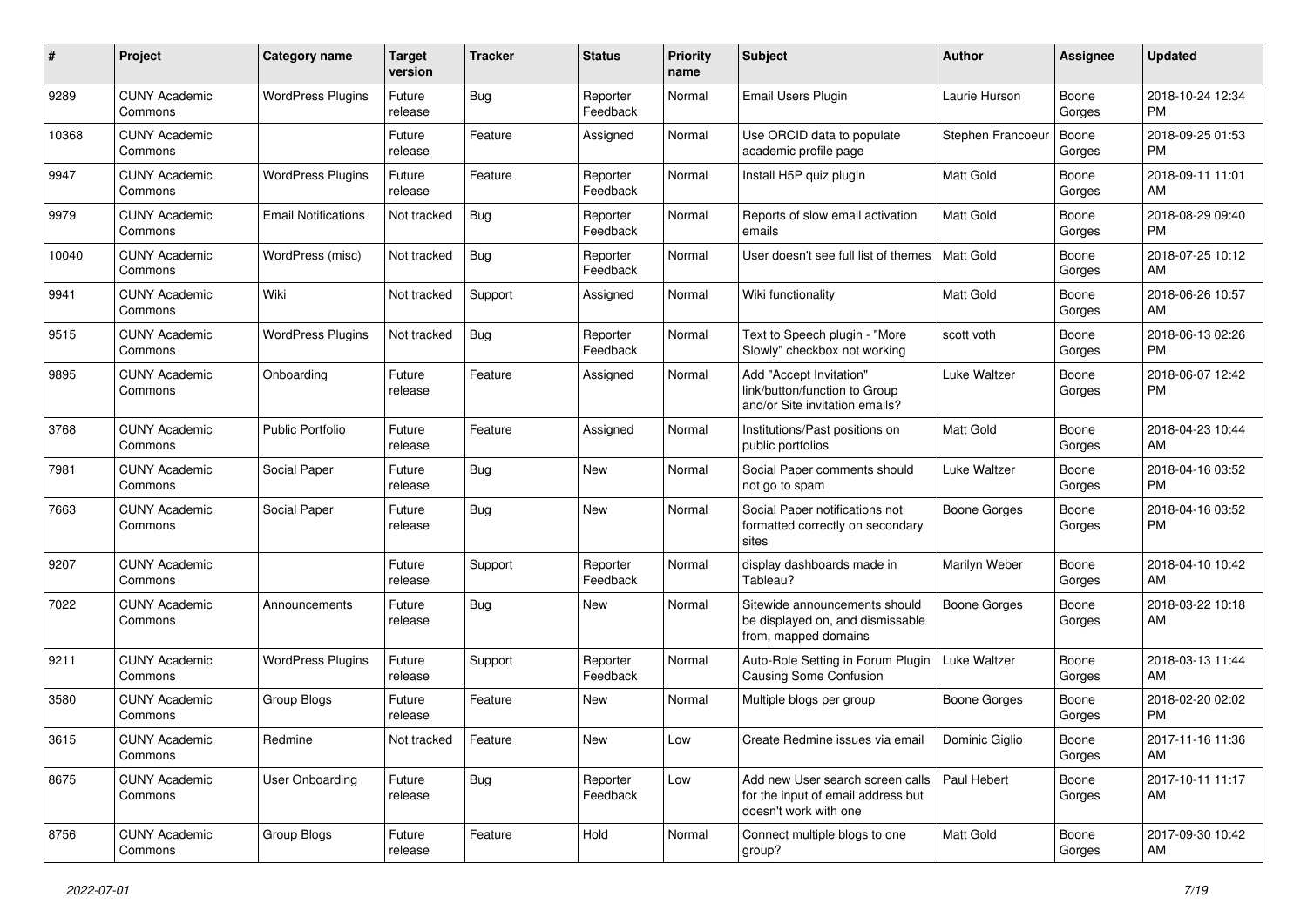| #    | Project                         | <b>Category name</b>           | <b>Target</b><br>version | <b>Tracker</b> | <b>Status</b>        | Priority<br>name | <b>Subject</b>                                                                    | Author                  | <b>Assignee</b> | <b>Updated</b>                |
|------|---------------------------------|--------------------------------|--------------------------|----------------|----------------------|------------------|-----------------------------------------------------------------------------------|-------------------------|-----------------|-------------------------------|
| 4481 | <b>CUNY Academic</b><br>Commons | Events                         | Future<br>release        | Feature        | New                  | Normal           | Group admins/mods should have<br>the ability to unlink an event from<br>the group | <b>Boone Gorges</b>     | Boone<br>Gorges | 2017-04-24 03:53<br><b>PM</b> |
| 4980 | <b>CUNY Academic</b><br>Commons | Home Page                      | Future<br>release        | Feature        | Assigned             | Normal           | CAC Featured Content -- Adding<br>Randomization                                   | <b>Matt Gold</b>        | Boone<br>Gorges | 2016-12-12 03:01<br>PM.       |
| 5234 | <b>CUNY Academic</b><br>Commons | Membership                     | Future<br>release        | Feature        | Assigned             | Normal           | Write Unconfirmed patch for WP                                                    | <b>Boone Gorges</b>     | Boone<br>Gorges | 2016-10-24 11:18<br>AM        |
| 6389 | <b>CUNY Academic</b><br>Commons | <b>BuddyPress Docs</b>         | Future<br>release        | Feature        | New                  | Low              | Make Discussion Area Visible<br>When Editing a Doc                                | Luke Waltzer            | Boone<br>Gorges | 2016-10-21 04:16<br><b>PM</b> |
| 1417 | <b>CUNY Academic</b><br>Commons | <b>BuddyPress Docs</b>         | Future<br>release        | Feature        | Assigned             | Low              | <b>Bulk actions for BuddyPress Docs</b>                                           | Boone Gorges            | Boone<br>Gorges | 2016-10-17 10:41<br><b>PM</b> |
| 5182 | <b>CUNY Academic</b><br>Commons | Social Paper                   | Future<br>release        | Design/UX      | New                  | Normal           | "Publishing" a private paper on<br>social paper?                                  | Raffi<br>Khatchadourian | Boone<br>Gorges | 2016-10-13 04:12<br><b>PM</b> |
| 4903 | <b>CUNY Academic</b><br>Commons | Events                         | Future<br>release        | Design/UX      | Assigned             | Normal           | Improving visual appearance of<br>event calendars                                 | <b>Matt Gold</b>        | Boone<br>Gorges | 2016-10-13 11:51<br>AM        |
| 5696 | <b>CUNY Academic</b><br>Commons | Events                         | Future<br>release        | Feature        | Assigned             | Normal           | Events Calendar - display options<br>/ calendar aggregation                       | <b>Matt Gold</b>        | Boone<br>Gorges | 2016-10-13 11:44<br>AM        |
| 6014 | <b>CUNY Academic</b><br>Commons | Publicity                      | Future<br>release        | Publicity      | Reporter<br>Feedback | Normal           | Google search listing                                                             | <b>Matt Gold</b>        | Boone<br>Gorges | 2016-09-21 03:48<br><b>PM</b> |
| 5052 | <b>CUNY Academic</b><br>Commons | Social Paper                   | Future<br>release        | Feature        | New                  | Low              | Sentence by sentence or line by<br>line comments (SP suggestion #3)               | Marilyn Weber           | Boone<br>Gorges | 2016-02-11 10:24<br><b>PM</b> |
| 3230 | <b>CUNY Academic</b><br>Commons | Internal Tools and<br>Workflow | Not tracked              | Feature        | Assigned             | High             | Scripts for quicker<br>provisioning/updating of<br>development environments       | Boone Gorges            | Boone<br>Gorges | 2016-01-26 04:54<br>PM        |
| 1167 | <b>CUNY Academic</b><br>Commons | Email Invitations              | Future<br>release        | Feature        | New                  | Low              | Allow email invitations to be resent                                              | Boone Gorges            | Boone<br>Gorges | 2015-11-12 12:53<br>AM        |
| 554  | <b>CUNY Academic</b><br>Commons | BuddyPress (misc)              | Future<br>release        | Feature        | Assigned             | Normal           | Add Trackback notifications to<br>site-wide activity feed                         | Matt Gold               | Boone<br>Gorges | 2015-11-09 06:19<br>PM        |
| 287  | <b>CUNY Academic</b><br>Commons | WordPress (misc)               | Future<br>release        | Feature        | Assigned             | Normal           | Create troubleshooting tool for<br>account sign-up                                | <b>Matt Gold</b>        | Boone<br>Gorges | 2015-11-09 06:17<br><b>PM</b> |
| 2523 | <b>CUNY Academic</b><br>Commons | <b>BuddyPress Docs</b>         | Future<br>release        | Feature        | Assigned             | Normal           | Allow Users to Upload Images to<br><b>BP</b> Docs                                 | <b>Matt Gold</b>        | Boone<br>Gorges | 2015-11-09 06:14<br><b>PM</b> |
| 1744 | <b>CUNY Academic</b><br>Commons | <b>BuddyPress Docs</b>         | Future<br>release        | Feature        | Assigned             | Normal           | Spreadsheet-style Docs                                                            | <b>Boone Gorges</b>     | Boone<br>Gorges | 2015-11-09 06:13<br>PM        |
| 1460 | <b>CUNY Academic</b><br>Commons | Analytics                      | Future<br>release        | Feature        | Assigned             | Normal           | Update System Report                                                              | <b>Brian Foote</b>      | Boone<br>Gorges | 2015-11-09 06:13<br><b>PM</b> |
| 2610 | <b>CUNY Academic</b><br>Commons | Group Invitations              | Future<br>release        | Feature        | Assigned             | Low              | Request: Custom invitation<br>message to group invites                            | local admin             | Boone<br>Gorges | 2015-11-09 06:13<br><b>PM</b> |
| 2325 | <b>CUNY Academic</b><br>Commons | BuddyPress (misc)              | Future<br>release        | Feature        | Assigned             | Low              | Profile should have separate fields   local admin<br>for first/last names         |                         | Boone<br>Gorges | 2015-11-09 06:09<br><b>PM</b> |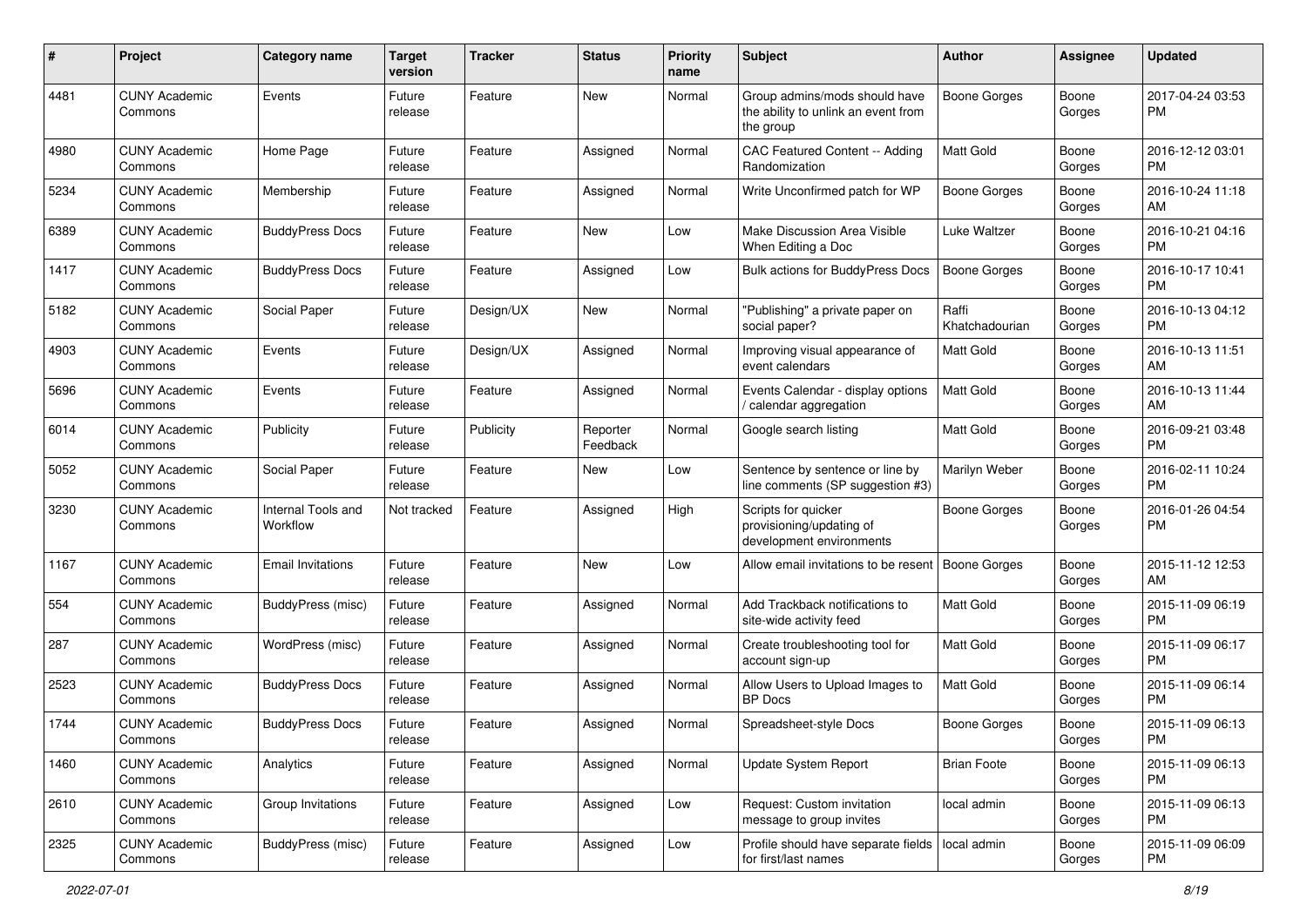| #    | Project                         | <b>Category name</b>     | <b>Target</b><br>version | <b>Tracker</b> | <b>Status</b>       | <b>Priority</b><br>name | <b>Subject</b>                                                                 | Author              | <b>Assignee</b> | <b>Updated</b>                |
|------|---------------------------------|--------------------------|--------------------------|----------------|---------------------|-------------------------|--------------------------------------------------------------------------------|---------------------|-----------------|-------------------------------|
| 2013 | <b>CUNY Academic</b><br>Commons | <b>Public Portfolio</b>  | Future<br>release        | Feature        | Assigned            | Low                     | Have Profile Privacy Options show<br>up only for filled-in fields              | Matt Gold           | Boone<br>Gorges | 2015-11-09 06:09<br>PM        |
| 1165 | <b>CUNY Academic</b><br>Commons | <b>Email Invitations</b> | Future<br>release        | Feature        | Assigned            | Low                     | Allow saved lists of invitees under<br>Send Invites                            | <b>Boone Gorges</b> | Boone<br>Gorges | 2015-11-09 06:03<br><b>PM</b> |
| 1166 | <b>CUNY Academic</b><br>Commons | <b>Email Invitations</b> | Future<br>release        | Feature        | New                 | Low                     | Better organizational tools for Sent<br>Invites                                | Boone Gorges        | Boone<br>Gorges | 2015-11-09 06:02<br><b>PM</b> |
| 519  | <b>CUNY Academic</b><br>Commons | <b>BuddyPress Docs</b>   | Future<br>release        | Feature        | Assigned            | Low                     | TOC for individual docs - for new<br>BP "wiki-like" plugin                     | scott voth          | Boone<br>Gorges | 2015-11-09 05:54<br><b>PM</b> |
| 1422 | <b>CUNY Academic</b><br>Commons | <b>BuddyPress Docs</b>   | Future<br>release        | Feature        | Assigned            | Normal                  | Make "created Doc" activity icons<br>non-mini                                  | Boone Gorges        | Boone<br>Gorges | 2015-11-09 05:48<br><b>PM</b> |
| 618  | <b>CUNY Academic</b><br>Commons | <b>BuddyPress Docs</b>   | Future<br>release        | Feature        | Assigned            | Normal                  | <b>BuddyPress Docs: export formats</b>                                         | <b>Boone Gorges</b> | Boone<br>Gorges | 2015-11-09 05:38<br><b>PM</b> |
| 4592 | <b>CUNY Academic</b><br>Commons | Events                   | Future<br>release        | Design/UX      | New                 | Normal                  | Event Creation - Venue Dropdown<br>Slow                                        | Samantha Raddatz    | Boone<br>Gorges | 2015-09-14 04:56<br><b>PM</b> |
| 4238 | <b>CUNY Academic</b><br>Commons | Events                   | Future<br>release        | Feature        | Assigned            | Normal                  | Copy Events to Other Groups?                                                   | <b>Matt Gold</b>    | Boone<br>Gorges | 2015-07-02 10:08<br>AM        |
| 4053 | <b>CUNY Academic</b><br>Commons | Events                   | Future<br>release        | Feature        | Assigned            | Normal                  | Create new tab for past events                                                 | <b>Matt Gold</b>    | Boone<br>Gorges | 2015-05-12 02:10<br><b>PM</b> |
| 3308 | <b>CUNY Academic</b><br>Commons | Group Invitations        | Future<br>release        | Feature        | Assigned            | Normal                  | Allow members to rescind group<br>invitations                                  | Matt Gold           | Boone<br>Gorges | 2015-04-01 08:53<br><b>PM</b> |
| 3759 | <b>CUNY Academic</b><br>Commons | WordPress (misc)         | Future<br>release        | Feature        | Assigned            | Normal                  | Review Interface for Adding Users<br>to Blogs                                  | Matt Gold           | Boone<br>Gorges | 2015-03-24 05:52<br><b>PM</b> |
| 3042 | <b>CUNY Academic</b><br>Commons | <b>Public Portfolio</b>  | Future<br>release        | Feature        | Assigned            | Normal                  | Browsing member interests                                                      | Matt Gold           | Boone<br>Gorges | 2015-03-21 09:04<br><b>PM</b> |
| 2753 | <b>CUNY Academic</b><br>Commons | <b>Public Portfolio</b>  | Future<br>release        | Feature        | New                 | Normal                  | Create actual actual tagification in<br>academic interests and other<br>fields | Micki Kaufman       | Boone<br>Gorges | 2015-01-05 08:52<br><b>PM</b> |
| 1562 | <b>CUNY Academic</b><br>Commons | <b>WordPress Plugins</b> | Future<br>release        | Feature        | Assigned            | Low                     | Play with NYT Collaborative<br><b>Authoring Tool</b>                           | Matt Gold           | Boone<br>Gorges | 2015-01-05 08:47<br><b>PM</b> |
| 658  | <b>CUNY Academic</b><br>Commons | <b>WordPress Plugins</b> | Future<br>release        | Feature        | Assigned            | Normal                  | Rebulid Sitewide Tag Suggestion                                                | <b>Matt Gold</b>    | Boone<br>Gorges | 2015-01-05 08:47<br><b>PM</b> |
| 3475 | <b>CUNY Academic</b><br>Commons | Events                   | Future<br>release        | Feature        | Assigned            | Normal                  | Request to add plugin to<br>streamline room<br>booking/appointment booking     | Naomi Barrettara    | Boone<br>Gorges | 2014-12-01 05:14<br><b>PM</b> |
| 3193 | <b>CUNY Academic</b><br>Commons | Group Forums             | Future<br>release        | Feature        | Assigned            | Normal                  | bbPress 2.x dynamic roles and<br>RBE                                           | <b>Boone Gorges</b> | Boone<br>Gorges | 2014-09-30 01:30<br><b>PM</b> |
| 2223 | <b>CUNY Academic</b><br>Commons | <b>WordPress Plugins</b> | Future<br>release        | Feature        | Assigned            | Low                     | Add Participad to the CUNY<br><b>Academic Commons</b>                          | Matt Gold           | Boone<br>Gorges | 2014-09-17 10:03<br><b>PM</b> |
| 3419 | <b>CUNY Academic</b><br>Commons | Group Invitations        | 1.6.14                   | <b>Bug</b>     | Testing<br>Required | Normal                  | Neatening the display of<br>messages on group requests                         | Matt Gold           | Boone<br>Gorges | 2014-09-01 09:29<br><b>PM</b> |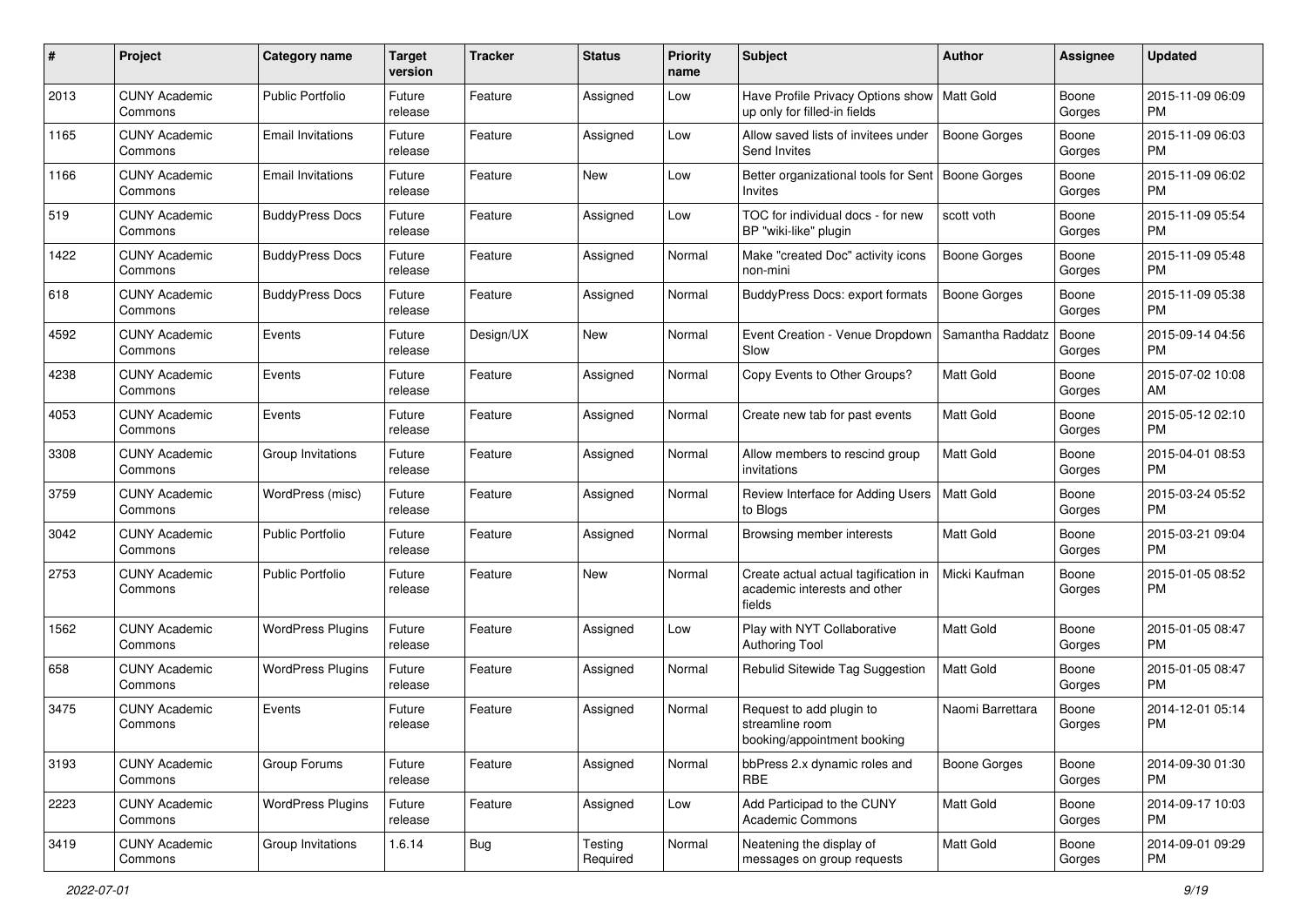| #     | Project                         | <b>Category name</b>     | <b>Target</b><br>version | <b>Tracker</b> | <b>Status</b>        | <b>Priority</b><br>name | Subject                                                               | <b>Author</b>    | <b>Assignee</b> | <b>Updated</b>                |
|-------|---------------------------------|--------------------------|--------------------------|----------------|----------------------|-------------------------|-----------------------------------------------------------------------|------------------|-----------------|-------------------------------|
| 3220  | <b>CUNY Academic</b><br>Commons | <b>Public Portfolio</b>  | Future<br>release        | Feature        | Assigned             | Normal                  | Add indent/outdent option to<br>Formatting Buttons on Profile<br>Page | <b>Matt Gold</b> | Boone<br>Gorges | 2014-05-21 10:39<br>PM.       |
| 1888  | <b>CUNY Academic</b><br>Commons | Home Page                | Future<br>release        | Feature        | Assigned             | Normal                  | Refactor BP MPO Activity Filter to<br>support proper pagination       | Sarah Morgano    | Boone<br>Gorges | 2014-05-01 07:11<br>PM.       |
| 3080  | <b>CUNY Academic</b><br>Commons | Group Files              | Future<br>release        | Feature        | Assigned             | Low                     | Create a system to keep track of<br>file changes                      | Matt Gold        | Boone<br>Gorges | 2014-02-26 10:04<br><b>PM</b> |
| 3048  | <b>CUNY Academic</b><br>Commons | Public Portfolio         | Future<br>release        | Feature        | New                  | Low                     | Images for rich text profile fields                                   | Boone Gorges     | Boone<br>Gorges | 2014-02-19 12:56<br><b>PM</b> |
| 2618  | <b>NYCDH Community</b><br>Site  |                          |                          | Bug            | Assigned             | Low                     | Mark blogs as spam when created<br>by users marked as spam            | Matt Gold        | Boone<br>Gorges | 2013-06-09 11:38<br>PM.       |
| 1508  | <b>CUNY Academic</b><br>Commons | WordPress (misc)         | Future<br>release        | Feature        | Assigned             | Normal                  | Share login cookies across<br>mapped domains                          | Boone Gorges     | Boone<br>Gorges | 2012-07-02 12:12<br><b>PM</b> |
| 599   | <b>CUNY Academic</b><br>Commons | BuddyPress (misc)        | Future<br>release        | Feature        | Assigned             | Normal                  | Consider adding rating plugins for<br>BuddyPress/BBPress              | <b>Matt Gold</b> | Boone<br>Gorges | 2011-08-22 06:50<br><b>PM</b> |
| 585   | <b>CUNY Academic</b><br>Commons | Group Forums             | Future<br>release        | Feature        | Assigned             | Normal                  | Merge Forum Topics                                                    | Sarah Morgano    | Boone<br>Gorges | 2011-07-06 04:11<br><b>PM</b> |
| 635   | <b>CUNY Academic</b><br>Commons | BuddyPress (misc)        | Future<br>release        | Feature        | Assigned             | Normal                  | Big Blue Button -<br>Videoconferencing in Groups and<br><b>Blogs</b>  | <b>Matt Gold</b> | Boone<br>Gorges | 2011-03-14 03:24<br>PM.       |
| 500   | <b>CUNY Academic</b><br>Commons | BuddyPress (misc)        | Future<br>release        | Feature        | Assigned             | Normal                  | Export Group Data                                                     | <b>Matt Gold</b> | Boone<br>Gorges | 2010-12-19 12:09<br>PM.       |
| 435   | <b>CUNY Academic</b><br>Commons | BuddyPress (misc)        | Future<br>release        | Feature        | Assigned             | Normal                  | Include Avatar Images in Forum<br><b>Post Notification Emails</b>     | <b>Matt Gold</b> | Boone<br>Gorges | 2010-12-08 12:40<br><b>PM</b> |
| 377   | <b>CUNY Academic</b><br>Commons | <b>BuddyPress (misc)</b> | Future<br>release        | Feature        | Assigned             | Normal                  | Like buttons                                                          | Matt Gold        | Boone<br>Gorges | 2010-11-16 05:13<br><b>PM</b> |
| 58    | <b>CUNY Academic</b><br>Commons | BuddyPress (misc)        | Future<br>release        | Feature        | Assigned             | Low                     | Make member search sortable by<br>last name                           | Roberta Brody    | Boone<br>Gorges | 2010-08-26 02:38<br>PM.       |
| 10354 | <b>CUNY Academic</b><br>Commons | Public Portfolio         | Future<br>release        | Feature        | New                  | Normal                  | Opt out of Having a Profile Page                                      | scott voth       | Chris Stein     | 2020-05-12 10:43<br>AM        |
| 1544  | <b>CUNY Academic</b><br>Commons | Groups (misc)            | Future<br>release        | Feature        | Reporter<br>Feedback | Normal                  | Group Filtering and Sorting                                           | Matt Gold        | Chris Stein     | 2019-03-01 02:25<br><b>PM</b> |
| 9028  | <b>CUNY Academic</b><br>Commons | Onboarding               | Future<br>release        | Feature        | Assigned             | Normal                  | suggest groups to new members<br>during the registration process      | <b>Matt Gold</b> | Chris Stein     | 2018-10-24 12:34<br><b>PM</b> |
| 2881  | <b>CUNY Academic</b><br>Commons | <b>Public Portfolio</b>  | Future<br>release        | Feature        | Assigned             | Normal                  | Redesign the UX for Profiles                                          | Chris Stein      | Chris Stein     | 2016-10-13 12:45<br><b>PM</b> |
| 5827  | <b>CUNY Academic</b><br>Commons | Public Portfolio         | Future<br>release        | <b>Bug</b>     | Assigned             | Normal                  | Academic Interests square bracket   scott voth<br>links not working   |                  | Chris Stein     | 2016-08-11 11:59<br><b>PM</b> |
| 365   | <b>CUNY Academic</b><br>Commons | WordPress (misc)         | Future<br>release        | Feature        | Assigned             | Normal                  | <b>Create Mouseover Tooltips</b><br>throughout Site                   | Matt Gold        | Chris Stein     | 2015-11-09 06:18<br><b>PM</b> |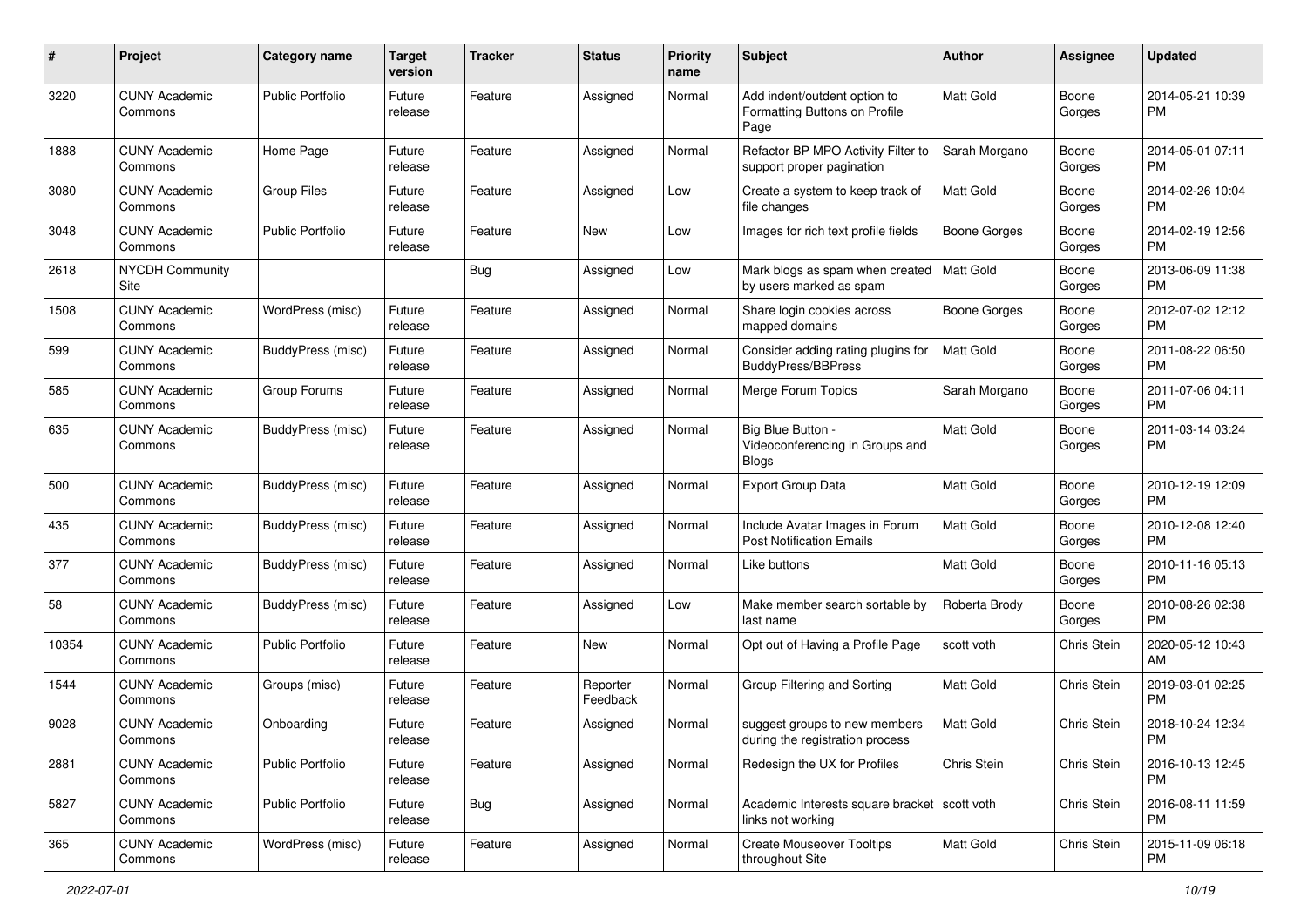| $\pmb{\#}$ | <b>Project</b>                                                          | <b>Category name</b>                  | <b>Target</b><br>version | <b>Tracker</b> | <b>Status</b> | <b>Priority</b><br>name | <b>Subject</b>                                                      | <b>Author</b>    | Assignee            | <b>Updated</b>                |
|------------|-------------------------------------------------------------------------|---------------------------------------|--------------------------|----------------|---------------|-------------------------|---------------------------------------------------------------------|------------------|---------------------|-------------------------------|
| 3059       | <b>CUNY Academic</b><br>Commons                                         | Group Forums                          | Future<br>release        | Design/UX      | New           | Normal                  | Forum Post Permissable Content<br><b>Explanatory Text</b>           | Chris Stein      | Chris Stein         | 2015-04-02 11:27<br>AM        |
| 3770       | <b>CUNY Academic</b><br>Commons                                         | <b>Public Portfolio</b>               | Future<br>release        | Feature        | Assigned      | Normal                  | Improve Layout/Formatting of<br>Positions Area on Public Portfolios | Matt Gold        | Chris Stein         | 2015-04-01 09:17<br><b>PM</b> |
| 2754       | <b>CUNY Academic</b><br>Commons                                         | Design                                | Future<br>release        | Feature        | Assigned      | Normal                  | Determine strategy for CAC logo<br>handling in top header           | Micki Kaufman    | Chris Stein         | 2015-01-05 08:53<br><b>PM</b> |
| 2832       | <b>CUNY Academic</b><br>Commons                                         | <b>Public Portfolio</b>               | Future<br>release        | Feature        | Assigned      | Normal                  | Improve interface for (not)<br>auto-linking profile fields          | Boone Gorges     | Chris Stein         | 2015-01-05 08:52<br><b>PM</b> |
| 3330       | <b>CUNY Academic</b><br>Commons                                         | My Commons                            | Future<br>release        | Feature        | Assigned      | Normal                  | "Commons Information" tool                                          | Boone Gorges     | Chris Stein         | 2014-09-22 08:46<br><b>PM</b> |
| 3354       | <b>CUNY Academic</b><br>Commons                                         | <b>Group Files</b>                    | Future<br>release        | Feature        | Assigned      | Low                     | Allow Group Download of Multiple<br><b>Selected Files</b>           | <b>Matt Gold</b> | Chris Stein         | 2014-08-01 08:50<br>AM        |
| 860        | <b>CUNY Academic</b><br>Commons                                         | Design                                | Future<br>release        | Design/UX      | Assigned      | Normal                  | <b>Standardize Button Treatment</b><br><b>Across the Commons</b>    | Chris Stein      | Chris Stein         | 2014-05-01 09:45<br>AM        |
| 8078       | <b>CUNY Academic</b><br>Commons                                         | <b>WordPress Plugins</b>              | Future<br>release        | System Upgrade | Assigned      | Normal                  | <b>CommentPress Updates</b>                                         | Margaret Galvan  | Christian<br>Wach   | 2017-05-08 03:49<br><b>PM</b> |
| 13199      | <b>CUNY Academic</b><br>Commons                                         | Group Forums                          | Future<br>release        | Feature        | New           | Normal                  | Favoring Groups over bbPress<br>plugin                              | Colin McDonald   | Colin<br>McDonald   | 2021-11-19 12:28<br><b>PM</b> |
| 5268       | <b>CUNY Academic</b><br>Commons                                         | Group Forums                          | Future<br>release        | <b>Bug</b>     | Assigned      | Normal                  | Long-time to post to multiple<br>groups                             | Luke Waltzer     | Daniel Jones        | 2016-09-07 06:31<br><b>PM</b> |
| 4438       | <b>CUNY Academic</b><br>Commons                                         | Events                                | Future<br>release        | Bug            | Assigned      | Normal                  | Events Calendar - Export<br><b>Recurring Events</b>                 | scott voth       | Daniel Jones        | 2016-05-23 04:25<br><b>PM</b> |
| 412        | <b>CUNY Academic</b><br>Commons                                         | <b>WordPress Themes</b>               | Future<br>release        | Feature        | Assigned      | Normal                  | <b>Featured Themes</b>                                              | Matt Gold        | Dominic<br>Giglio   | 2015-01-05 08:44<br><b>PM</b> |
| 2167       | <b>CUNY Academic</b><br>Commons                                         | WordPress (misc)                      | Future<br>release        | Bug            | Assigned      | Normal                  | <b>CAC-Livestream Plugin Issues</b>                                 | Michael Smith    | Dominic<br>Giglio   | 2015-01-02 03:06<br><b>PM</b> |
| 1983       | <b>CUNY Academic</b><br>Commons                                         | Home Page                             | Future<br>release        | Feature        | Assigned      | Low                     | Media Library integration with<br>Featured Content plugin           | Boone Gorges     | Dominic<br>Giglio   | 2014-03-17 10:34<br>AM        |
| 940        | <b>CUNY Academic</b><br>Commons                                         | Redmine                               | Future<br>release        | Feature        | Assigned      | Low                     | Communication with users after<br>releases                          | Matt Gold        | Dominic<br>Giglio   | 2012-09-09 04:36<br><b>PM</b> |
| 12062      | AD/O365 Transition<br>from NonMatric to<br><b>Matriculated Students</b> |                                       |                          | Feature        | In Progress   | Normal                  | create solution and console<br>project                              | Emilio Rodriguez | Emilio<br>Rodriguez | 2019-11-12 03:56<br><b>PM</b> |
| 9835       | <b>CUNY Academic</b><br>Commons                                         | Group Forums                          | Future<br>release        | Bug            | Assigned      | Normal                  | add a "like" function?                                              | Marilyn Weber    | Erik Trainer        | 2018-06-05 01:49<br><b>PM</b> |
| 13891      | <b>CUNY Academic</b><br>Commons                                         | <b>Internal Tools and</b><br>Workflow | 2.1.0                    | Feature        | New           | Normal                  | Migrate automated linting to<br>GitHub Actions                      | Boone Gorges     | Jeremy Felt         | 2022-06-29 11:13<br>AM        |
| 15194      | CUNY Academic<br>Commons                                                | Internal Tools and<br>Workflow        | 2.1.0                    | Feature        | <b>New</b>    | Normal                  | PHPCS sniff for un-restored<br>switch_to_blog() calls               | Boone Gorges     | Jeremy Felt         | 2022-05-26 10:45<br>AM        |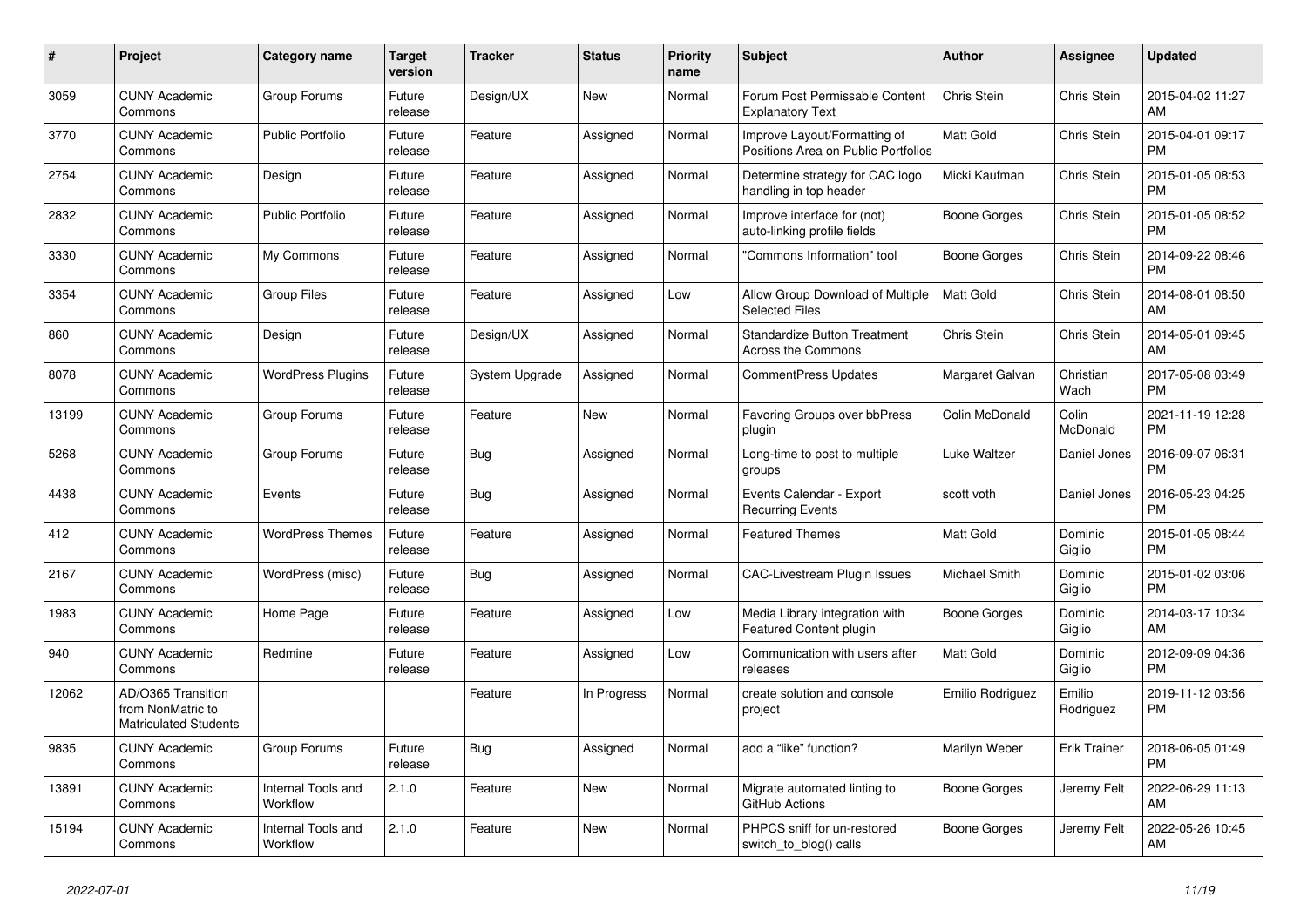| #     | Project                         | <b>Category name</b>      | <b>Target</b><br>version | <b>Tracker</b> | <b>Status</b>        | <b>Priority</b><br>name | <b>Subject</b>                                                                        | <b>Author</b>           | <b>Assignee</b>    | <b>Updated</b>                |
|-------|---------------------------------|---------------------------|--------------------------|----------------|----------------------|-------------------------|---------------------------------------------------------------------------------------|-------------------------|--------------------|-------------------------------|
| 13331 | <b>CUNY Academic</b><br>Commons | Site cloning              | Future<br>release        | <b>Bug</b>     | New                  | Normal                  | Combine Site Template and Clone<br>operations                                         | Boone Gorges            | Jeremy Felt        | 2021-11-19 12:39<br>PM        |
| 14475 | <b>CUNY Academic</b><br>Commons |                           | Not tracked              | Publicity      | New                  | Normal                  | OER Showcase Page                                                                     | Laurie Hurson           | Laurie Hurson      | 2021-09-14 10:46<br>AM        |
| 12446 | <b>CUNY Academic</b><br>Commons | Groups (misc)             | Future<br>release        | Feature        | Reporter<br>Feedback | Normal                  | Toggle default site to group forum<br>posting                                         | Laurie Hurson           | Laurie Hurson      | 2020-03-10 11:57<br>AM        |
| 11517 | <b>CUNY Academic</b><br>Commons |                           | Not tracked              | Feature        | Assigned             | Normal                  | wp-accessibility plugin should not<br>strip 'target=" blank" by default               | Boone Gorges            | Laurie Hurson      | 2019-09-24 09:57<br>AM        |
| 8666  | <b>CUNY Academic</b><br>Commons | Teaching                  | Not tracked              | Documentation  | Assigned             | Normal                  | Create Teaching on the Commons<br>Resource Page                                       | Matt Gold               | Laurie Hurson      | 2019-09-23 03:16<br><b>PM</b> |
| 11879 | <b>CUNY Academic</b><br>Commons |                           | Not tracked              | <b>Bug</b>     | New                  | Normal                  | Hypothesis comments appearing<br>on multiple, different pdfs across<br>blogs          | Laurie Hurson           | Laurie Hurson      | 2019-09-19 02:39<br><b>PM</b> |
| 6078  | <b>CUNY Academic</b><br>Commons | <b>Blogs (BuddyPress)</b> | Future<br>release        | Feature        | New                  | Normal                  | <b>Explore Adding Network Blog</b><br>Metadata Plugin                                 | Luke Waltzer            | Luke Waltzer       | 2016-10-11 10:29<br><b>PM</b> |
| 5955  | <b>CUNY Academic</b><br>Commons | Outreach                  | Future<br>release        | Feature        | Assigned             | Normal                  | Create auto-newsletter for<br>commons members                                         | <b>Matt Gold</b>        | Luke Waltzer       | 2016-08-30 10:34<br>AM        |
| 2666  | <b>CUNY Academic</b><br>Commons | About page                | Not tracked              | Documentation  | Assigned             | Normal                  | <b>Update About Text</b>                                                              | Chris Stein             | Luke Waltzer       | 2016-03-04 11:19<br>AM        |
| 12392 | <b>CUNY Academic</b><br>Commons | Help/Codex                | Not tracked              | Documentation  | New                  | Normal                  | <b>Updates to Common Commons</b><br>Questions on Help Page                            | scott voth              | Margaret<br>Galvan | 2020-02-11 10:53<br>AM        |
| 8211  | <b>CUNY Academic</b><br>Commons | <b>WordPress Themes</b>   | Future<br>release        | Feature        | New                  | Normal                  | Theme Suggestions: Material<br>Design-Inspired Themes                                 | Margaret Galvan         | Margaret<br>Galvan | 2017-08-07 02:48<br><b>PM</b> |
| 7828  | <b>CUNY Academic</b><br>Commons |                           | Not tracked              | Feature        | Assigned             | Normal                  | Theme Assessment 2017                                                                 | Margaret Galvan         | Margaret<br>Galvan | 2017-05-02 10:41<br><b>PM</b> |
| 6298  | <b>CUNY Academic</b><br>Commons | User Experience           | Not tracked              | Design/UX      | Assigned             | Normal                  | Examine data from survey                                                              | <b>Matt Gold</b>        | Margaret<br>Galvan | 2016-10-14 12:16<br><b>PM</b> |
| 12382 | <b>CUNY Academic</b><br>Commons | Membership                | Not tracked              | Support        | New                  | Normal                  | Email request change                                                                  | Marilyn Weber           | Marilyn<br>Weber   | 2020-02-06 12:56<br><b>PM</b> |
| 9420  | <b>CUNY Academic</b><br>Commons | cuny.is                   | Not tracked              | Feature        | New                  | Normal                  | Request for http://cuny.is/streams                                                    | Raffi<br>Khatchadourian | Marilyn<br>Weber   | 2018-04-02 10:08<br>AM        |
| 8837  | <b>CUNY Academic</b><br>Commons |                           | Not tracked              | Feature        | Assigned             | Normal                  | Create a form to request info from<br>people requesting premium<br>themes and plugins | <b>Matt Gold</b>        | Marilyn<br>Weber   | 2017-11-14 03:35<br><b>PM</b> |
| 3509  | <b>CUNY Academic</b><br>Commons | Publicity                 | 1.7                      | Publicity      | New                  | Normal                  | Create 1.7 digital signage imagery                                                    | Micki Kaufman           | Marilyn<br>Weber   | 2014-10-01 12:40<br><b>PM</b> |
| 12484 | <b>CUNY Academic</b><br>Commons |                           | Not tracked              | Support        | Reporter<br>Feedback | Normal                  | Sign up Code for COIL Course<br>starting in March                                     | Laurie Hurson           | Matt Gold          | 2020-03-02 02:26<br><b>PM</b> |
| 11545 | <b>CUNY Academic</b><br>Commons | <b>WordPress Plugins</b>  | Not tracked              | Support        | New                  | Normal                  | Twitter searches in WordPress                                                         | Gina Cherry             | Matt Gold          | 2019-09-23 01:03<br>PM        |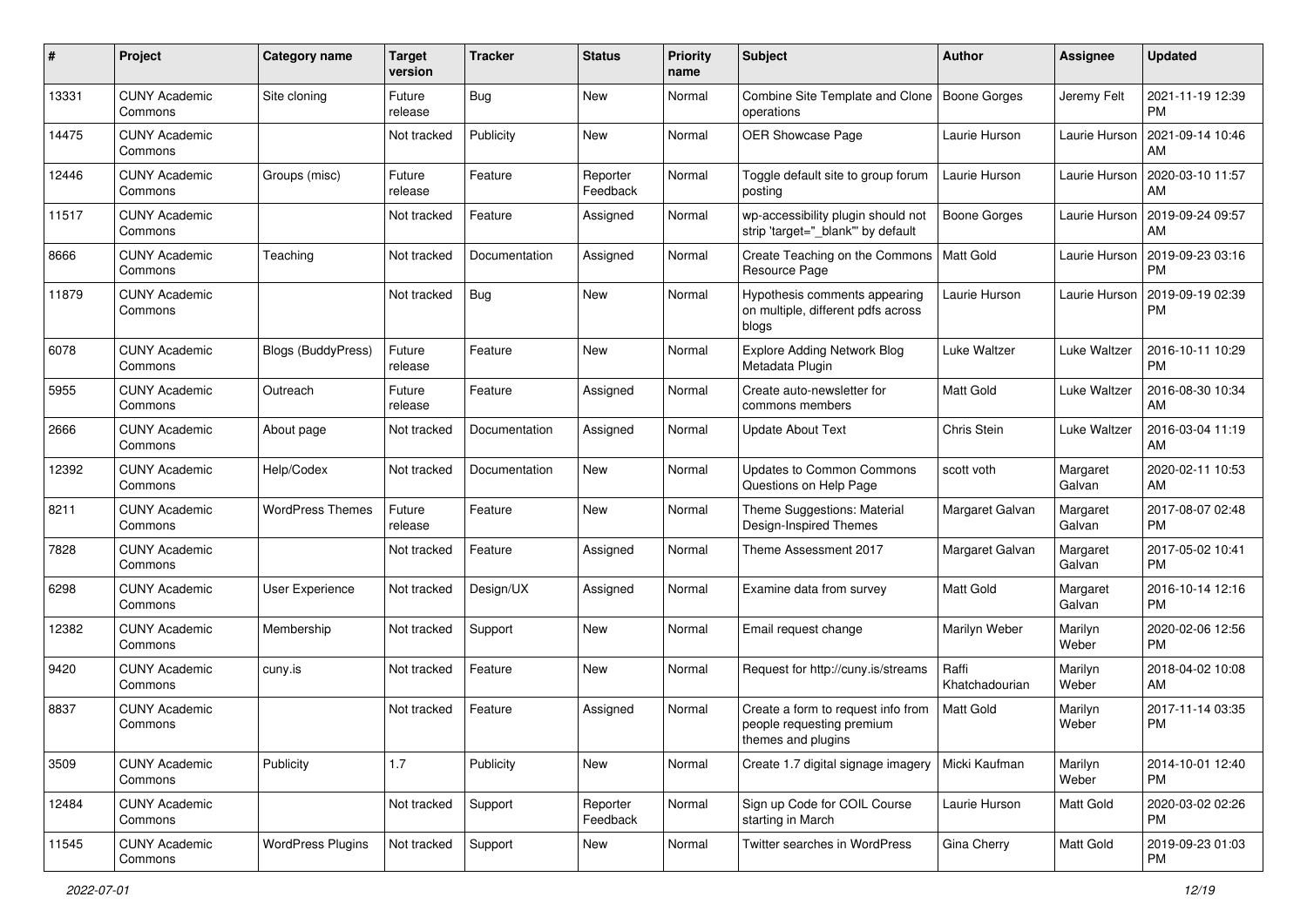| #     | Project                         | Category name            | <b>Target</b><br>version | Tracker    | <b>Status</b>        | <b>Priority</b><br>name | <b>Subject</b>                                                                       | <b>Author</b>           | <b>Assignee</b>    | <b>Updated</b>                |
|-------|---------------------------------|--------------------------|--------------------------|------------|----------------------|-------------------------|--------------------------------------------------------------------------------------|-------------------------|--------------------|-------------------------------|
| 11493 | <b>CUNY Academic</b><br>Commons | Domain Mapping           | Not tracked              | Support    | Reporter<br>Feedback | Normal                  | Domain Mapping Request - Talia<br>Schaffer                                           | scott voth              | <b>Matt Gold</b>   | 2019-08-06 08:39<br>AM        |
| 10839 | <b>CUNY Academic</b><br>Commons | About page               | Not tracked              | Support    | New                  | Normal                  | <b>Mission Statement Needs</b><br>Revision                                           | scott voth              | Matt Gold          | 2018-12-26 10:58<br>AM        |
| 8607  | <b>CUNY Academic</b><br>Commons |                          | Not tracked              | Support    | <b>New</b>           | Normal                  | Paypal?                                                                              | Marilyn Weber           | Matt Gold          | 2018-05-15 01:37<br><b>PM</b> |
| 9015  | <b>CUNY Academic</b><br>Commons | Groups (misc)            | Not tracked              | Outreach   | Assigned             | Normal                  | Email group admins the email<br>addresses of their groups                            | Matt Gold               | <b>Matt Gold</b>   | 2018-01-02 09:54<br>AM        |
| 8898  | <b>CUNY Academic</b><br>Commons | Social Paper             | Not tracked              | Feature    | Assigned             | Normal                  | Usage data on docs and social<br>paper                                               | Matt Gold               | Matt Gold          | 2017-11-16 11:32<br>AM        |
| 8498  | <b>CUNY Academic</b><br>Commons | <b>WordPress Plugins</b> | Future<br>release        | Feature    | New                  | Low                     | <b>Gravity Forms Email Users</b>                                                     | Raffi<br>Khatchadourian | Matt Gold          | 2017-10-13 12:58<br><b>PM</b> |
| 3657  | <b>CUNY Academic</b><br>Commons | WordPress (misc)         | Not tracked              | Feature    | New                  | Normal                  | Create alert for GC email<br>addresses                                               | <b>Matt Gold</b>        | Matt Gold          | 2016-04-14 11:29<br><b>PM</b> |
| 2175  | <b>CUNY Academic</b><br>Commons | WordPress (misc)         | Not tracked              | Support    | Assigned             | Normal                  | Subscibe 2 vs. Jetpack<br>subscription options                                       | local admin             | Matt Gold          | 2016-01-26 04:58<br><b>PM</b> |
| 4972  | <b>CUNY Academic</b><br>Commons | Analytics                | Not tracked              | Bug        | <b>New</b>           | Normal                  | <b>Newsletter Analytics</b>                                                          | Stephen Real            | Matt Gold          | 2015-12-09 12:54<br><b>PM</b> |
| 4225  | <b>CUNY Academic</b><br>Commons | DiRT Integration         | Future<br>release        | Design/UX  | <b>New</b>           | Normal                  | Add information to DIRT page (in<br>Create a Group)                                  | Samantha Raddatz        | <b>Matt Gold</b>   | 2015-06-26 03:14<br><b>PM</b> |
| 370   | <b>CUNY Academic</b><br>Commons | Registration             | Future<br>release        | Feature    | Assigned             | High                    | <b>Guest Accounts</b>                                                                | Matt Gold               | Matt Gold          | 2015-04-09 09:33<br><b>PM</b> |
| 3691  | <b>CUNY Academic</b><br>Commons | <b>WordPress Plugins</b> | Future<br>release        | <b>Bug</b> | <b>New</b>           | Normal                  | <b>WPMU Domain Mapping</b><br>Debugging on cdev                                      | Raymond Hoh             | Matt Gold          | 2014-12-12 09:04<br>AM        |
| 2573  | <b>NYCDH Community</b><br>Site  |                          |                          | Feature    | Reporter<br>Feedback | Normal                  | Add dh nyc twitter list feed to site                                                 | <b>Mark Newton</b>      | Matt Gold          | 2013-05-16 11:42<br><b>PM</b> |
| 8902  | <b>CUNY Academic</b><br>Commons | Design                   | Not tracked              | Feature    | Assigned             | Normal                  | Report back on research on<br><b>BuddyPress themes</b>                               | <b>Matt Gold</b>        | Michael Smith      | 2017-11-10 12:31<br><b>PM</b> |
| 3506  | <b>CUNY Academic</b><br>Commons | Publicity                | 1.7                      | Publicity  | <b>New</b>           | Normal                  | Prepare 1.7 email messaging                                                          | Micki Kaufman           | Micki<br>Kaufman   | 2014-10-01 12:36<br><b>PM</b> |
| 7624  | <b>CUNY Academic</b><br>Commons | BuddyPress (misc)        | Future<br>release        | Design/UX  | <b>New</b>           | Normal                  | <b>BP</b> Notifications                                                              | Luke Waltzer            | Paige Dupont       | 2017-02-08 10:43<br><b>PM</b> |
| 6392  | <b>CUNY Academic</b><br>Commons | Group Forums             | Future<br>release        | Design/UX  | Assigned             | Low                     | Composition/Preview Panes in<br>Forum Posts                                          | Luke Waltzer            | Paige Dupont       | 2016-10-21 04:26<br><b>PM</b> |
| 11393 | <b>CUNY Academic</b><br>Commons |                          | Not tracked              | Publicity  | New                  | Normal                  | After 1.15 release, ceate a hero<br>slide and post about adding a site<br>to a group | scott voth              | Patrick<br>Sweeney | 2019-05-14 10:32<br>AM        |
| 16319 | <b>CUNY Academic</b><br>Commons | <b>WordPress Plugins</b> | 2.0.3                    | Bug        | <b>New</b>           | Normal                  | <b>Request for Events Calendar Pro</b><br>5.14.2 update                              | Raymond Hoh             | Raymond<br>Hoh     | 2022-07-01 04:16<br><b>PM</b> |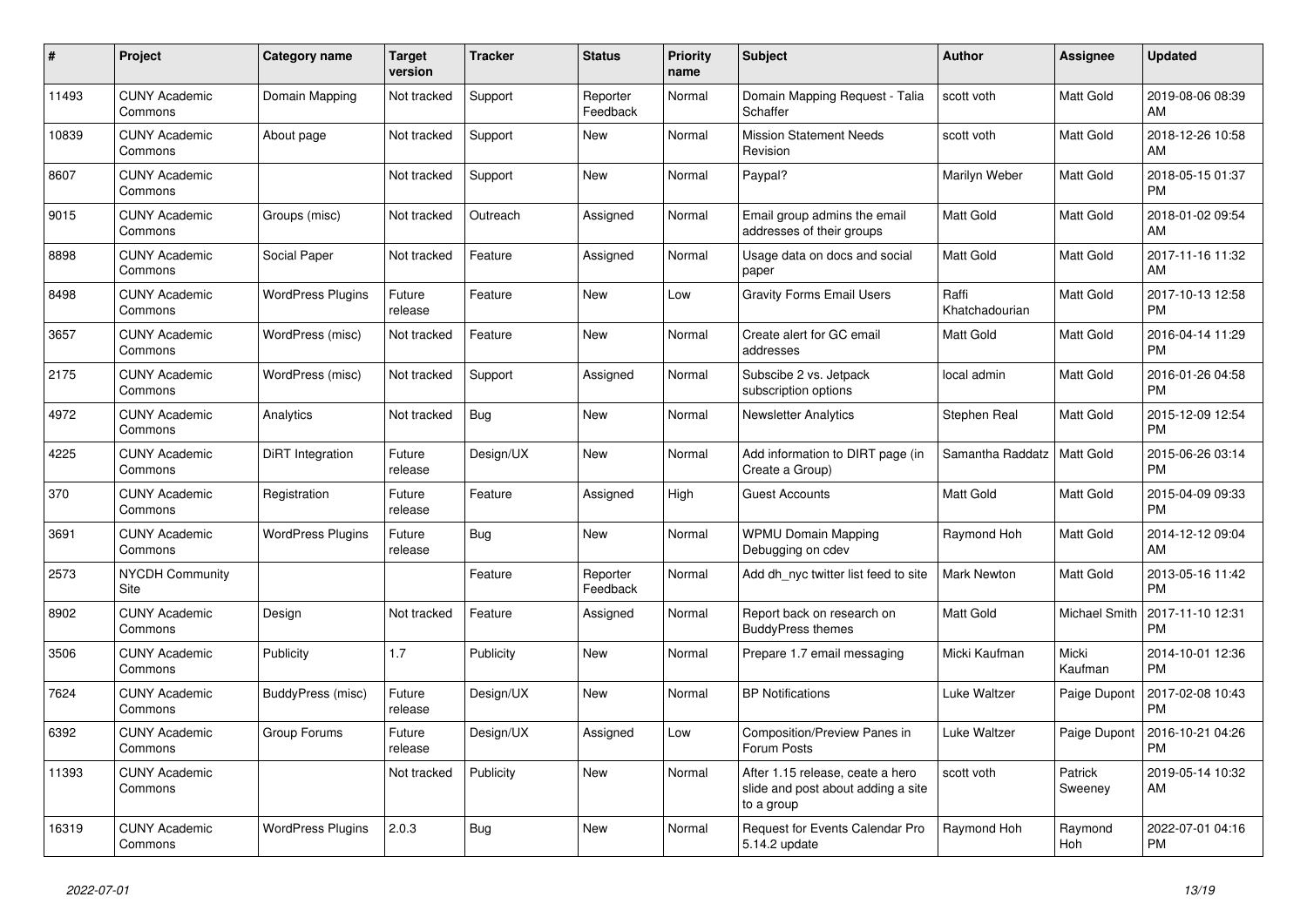| #     | Project                         | <b>Category name</b>       | <b>Target</b><br>version | <b>Tracker</b> | <b>Status</b>        | Priority<br>name | <b>Subject</b>                                          | <b>Author</b>           | <b>Assignee</b> | <b>Updated</b>                |
|-------|---------------------------------|----------------------------|--------------------------|----------------|----------------------|------------------|---------------------------------------------------------|-------------------------|-----------------|-------------------------------|
| 13457 | <b>CUNY Academic</b><br>Commons | Group Forums               | 2.0.3                    | Bug            | <b>New</b>           | High             | Forum post not sending<br>notifications                 | Filipa Calado           | Raymond<br>Hoh  | 2022-06-29 11:32<br>AM        |
| 11649 | <b>CUNY Academic</b><br>Commons | <b>WordPress Plugins</b>   | 2.0.3                    | <b>Bug</b>     | In Progress          | Normal           | CC license displayed on every<br>page                   | Gina Cherry             | Raymond<br>Hoh  | 2022-06-29 11:32<br>AM        |
| 16245 | <b>CUNY Academic</b><br>Commons | WordPress (misc)           |                          | <b>Bug</b>     | Reporter<br>Feedback | Normal           | Save Button missing on<br><b>WordPress Profile page</b> | scott voth              | Raymond<br>Hoh  | 2022-06-16 03:09<br><b>PM</b> |
| 16177 | <b>CUNY Academic</b><br>Commons | Reply By Email             |                          | Bug            | <b>New</b>           | Normal           | Switch to Inbound mode for RBE                          | Raymond Hoh             | Raymond<br>Hoh  | 2022-05-30 04:32<br><b>PM</b> |
| 13946 | <b>CUNY Academic</b><br>Commons | <b>WordPress Plugins</b>   | 2.1.0                    | Support        | Assigned             | Normal           | Custom Embed handler For<br>OneDrive files              | scott voth              | Raymond<br>Hoh  | 2022-05-26 10:46<br>AM        |
| 16110 | <b>CUNY Academic</b><br>Commons |                            |                          | Support        | Reporter<br>Feedback | Normal           | remove Creative Commons<br>license from pages?          | Marilyn Weber           | Raymond<br>Hoh  | 2022-05-17 06:11<br><b>PM</b> |
| 11243 | <b>CUNY Academic</b><br>Commons | BuddyPress (misc)          | Future<br>release        | Bug            | New                  | Normal           | Audit bp-custom.php                                     | Raymond Hoh             | Raymond<br>Hoh  | 2022-04-26 11:59<br>AM        |
| 15516 | <b>CUNY Academic</b><br>Commons | <b>WordPress Plugins</b>   |                          | Bug            | Reporter<br>Feedback | Normal           | Can't publish or save draft of post<br>on wordpress.com | Raffi<br>Khatchadourian | Raymond<br>Hoh  | 2022-03-02 05:52<br><b>PM</b> |
| 14994 | <b>CUNY Academic</b><br>Commons | cdev.gc.cuny.edu           | Not tracked              | Support        | In Progress          | Normal           | Clear Cache on CDEV                                     | scott voth              | Raymond<br>Hoh  | 2021-12-07 03:51<br><b>PM</b> |
| 14983 | <b>CUNY Academic</b><br>Commons | WordPress (misc)           | Not tracked              | Support        | Reporter<br>Feedback | Normal           | "Read More" tag not working                             | Rebecca Krisel          | Raymond<br>Hoh  | 2021-11-23 01:17<br><b>PM</b> |
| 13358 | <b>CUNY Academic</b><br>Commons | Group Forums               | Future<br>release        | Feature        | New                  | Normal           | Improved UI for group forum<br>threading settings       | Boone Gorges            | Raymond<br>Hoh  | 2021-11-19 12:27<br><b>PM</b> |
| 14496 | <b>CUNY Academic</b><br>Commons | Domain Mapping             | Future<br>release        | <b>Bug</b>     | New                  | Normal           | Mapped domain SSO uses<br>third-party cookies           | Raymond Hoh             | Raymond<br>Hoh  | 2021-05-24 04:03<br><b>PM</b> |
| 7115  | <b>CUNY Academic</b><br>Commons | Groups (misc)              | Future<br>release        | Feature        | Reporter<br>Feedback | Normal           | make licensing info clear during<br>group creation      | Matt Gold               | Raymond<br>Hoh  | 2020-12-08 11:32<br>AM        |
| 13430 | <b>CUNY Academic</b><br>Commons | Reply By Email             | Not tracked              | Bug            | New                  | Normal           | Delay in RBE                                            | Luke Waltzer            | Raymond<br>Hoh  | 2020-10-13 11:16<br>AM        |
| 13328 | <b>CUNY Academic</b><br>Commons | Group Forums               | Not tracked              | Bug            | Reporter<br>Feedback | Normal           | cross-posting in two related<br>groups                  | Marilyn Weber           | Raymond<br>Hoh  | 2020-09-15 10:39<br><b>PM</b> |
| 13286 | <b>CUNY Academic</b><br>Commons |                            | Not tracked              | Support        | New                  | Normal           | problem connecting with<br>WordPress app                | Marilyn Weber           | Raymond<br>Hoh  | 2020-09-08 11:16<br>AM        |
| 12741 | <b>CUNY Academic</b><br>Commons | <b>WordPress Plugins</b>   | Not tracked              | Support        | Reporter<br>Feedback | Normal           | Tableau Public Viz Block                                | Marilyn Weber           | Raymond<br>Hoh  | 2020-05-12 11:00<br>AM        |
| 11971 | <b>CUNY Academic</b><br>Commons | <b>Email Notifications</b> | Future<br>release        | Bug            | Reporter<br>Feedback | Low              | Pictures obscured in emailed post<br>notifications      | Marilyn Weber           | Raymond<br>Hoh  | 2019-11-21 01:14<br><b>PM</b> |
| 12004 | CUNY Academic<br>Commons        |                            | Not tracked              | Support        | Reporter<br>Feedback | Normal           | Notifications for spam blog<br>comments                 | Gina Cherry             | Raymond<br>Hoh  | 2019-11-01 12:05<br><b>PM</b> |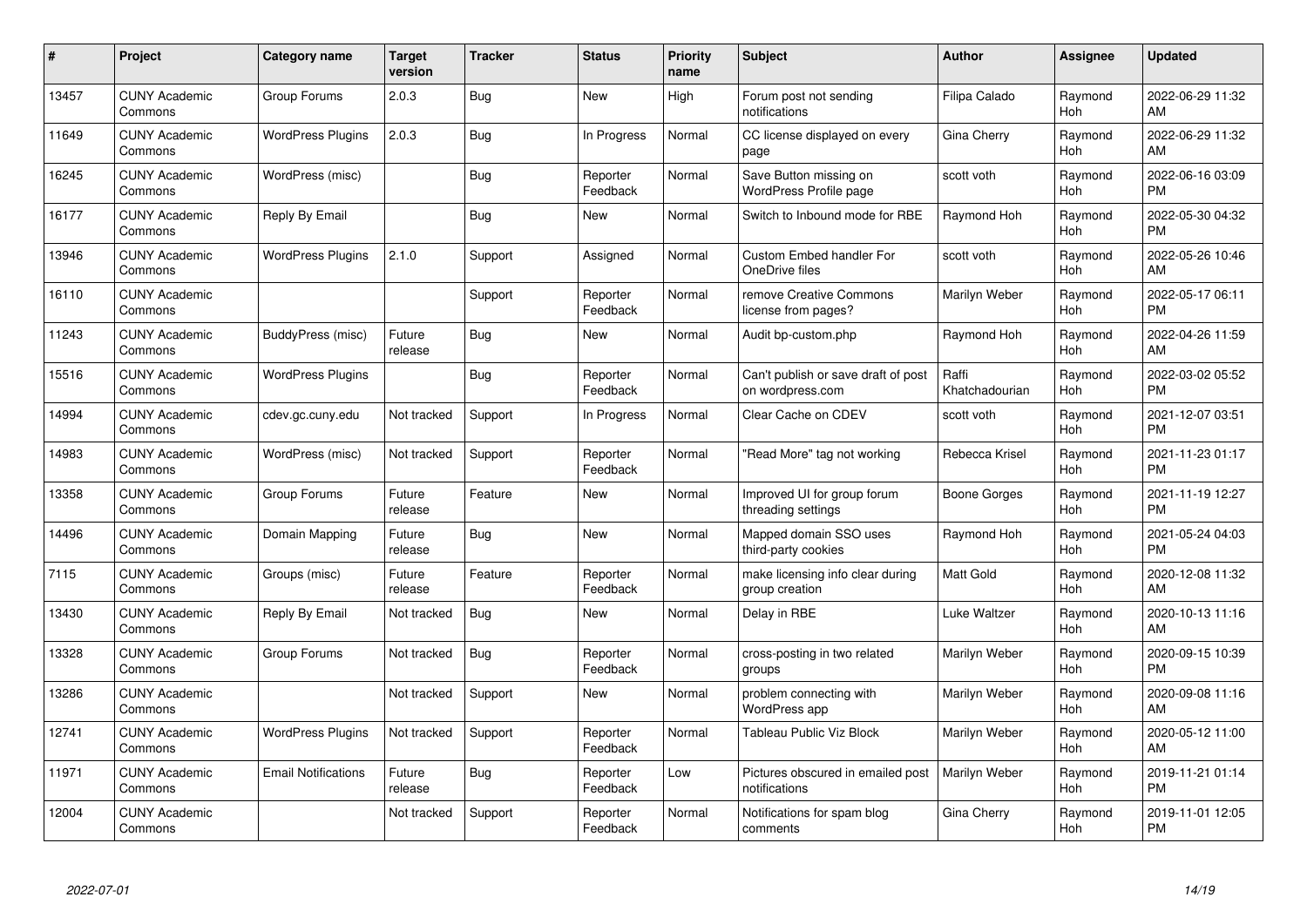| #     | <b>Project</b>                  | Category name             | Target<br>version | <b>Tracker</b> | <b>Status</b>        | <b>Priority</b><br>name | <b>Subject</b>                                                     | <b>Author</b>    | Assignee       | <b>Updated</b>                |
|-------|---------------------------------|---------------------------|-------------------|----------------|----------------------|-------------------------|--------------------------------------------------------------------|------------------|----------------|-------------------------------|
| 11624 | <b>CUNY Academic</b><br>Commons | WordPress (misc)          | Not tracked       | Support        | <b>New</b>           | Normal                  | Change pages into posts or swap<br>database for a Commons site?    | Stephen Klein    | Raymond<br>Hoh | 2019-07-09 11:04<br>AM        |
| 11149 | <b>CUNY Academic</b><br>Commons |                           | Not tracked       | Support        | Reporter<br>Feedback | Normal                  | comments getting blocked                                           | Marilyn Weber    | Raymond<br>Hoh | 2019-03-26 11:40<br>AM        |
| 5016  | <b>CUNY Academic</b><br>Commons | Events                    | Future<br>release | Feature        | Assigned             | Low                     | Allow comments to be posted on<br>events                           | Matt Gold        | Raymond<br>Hoh | 2019-03-01 02:23<br><b>PM</b> |
| 10659 | <b>CUNY Academic</b><br>Commons | Group Forums              | Future<br>release | Feature        | Assigned             | Normal                  | Post to multiple groups via email                                  | <b>Matt Gold</b> | Raymond<br>Hoh | 2018-11-15 12:54<br>AM        |
| 10262 | <b>CUNY Academic</b><br>Commons |                           | Not tracked       | <b>Bug</b>     | Reporter<br>Feedback | Normal                  | Newsletter Plugin: Broken Image<br>at Bottom of All Newsletters    | Mark Webb        | Raymond<br>Hoh | 2018-08-30 05:17<br><b>PM</b> |
| 9729  | <b>CUNY Academic</b><br>Commons | <b>SEO</b>                | Not tracked       | Support        | New                  | Normal                  | 503 Errors showing on<br>newlaborforum.cuny.edu                    | Diane Krauthamer | Raymond<br>Hoh | 2018-05-22 04:48<br><b>PM</b> |
| 9346  | <b>CUNY Academic</b><br>Commons | WordPress (misc)          | Not tracked       | Bug            | <b>New</b>           | Normal                  | Clone cetls.bmcc.cuny.edu for<br>development                       | Owen Roberts     | Raymond<br>Hoh | 2018-03-06 05:35<br><b>PM</b> |
| 8991  | <b>CUNY Academic</b><br>Commons | Reply By Email            | Not tracked       | <b>Bug</b>     | Hold                 | Normal                  | RBE duplicate email message<br>issue                               | <b>Matt Gold</b> | Raymond<br>Hoh | 2018-02-18 08:53<br><b>PM</b> |
| 9060  | <b>CUNY Academic</b><br>Commons | Commons In A Box          | Not tracked       | Bug            | Hold                 | Normal                  | Problems with CBox image library<br>/ upload                       | Lisa Rhody       | Raymond<br>Hoh | 2018-01-10 03:26<br><b>PM</b> |
| 8992  | <b>NYCDH Community</b><br>Site  |                           |                   | Bug            | Assigned             | Normal                  | Multiple RBE error reports                                         | <b>Matt Gold</b> | Raymond<br>Hoh | 2017-12-11 05:43<br><b>PM</b> |
| 8976  | <b>CUNY Academic</b><br>Commons | Reply By Email            | Not tracked       | Feature        | Assigned             | Normal                  | Package RBE new topics posting?                                    | Matt Gold        | Raymond<br>Hoh | 2017-12-04 02:34<br><b>PM</b> |
| 7928  | <b>CUNY Academic</b><br>Commons | Group Forums              | Not tracked       | <b>Bug</b>     | <b>New</b>           | Normal                  | Duplicate Forum post                                               | Luke Waltzer     | Raymond<br>Hoh | 2017-04-11 09:27<br><b>PM</b> |
| 6995  | <b>CUNY Academic</b><br>Commons | Home Page                 | Not tracked       | Bug            | Assigned             | Normal                  | member filter on homepage not<br>working                           | Matt Gold        | Raymond<br>Hoh | 2016-12-11 09:46<br><b>PM</b> |
| 6644  | <b>CUNY Academic</b><br>Commons |                           | Not tracked       | Bug            | Reporter<br>Feedback | High                    | White Screen at Login Pge                                          | Luke Waltzer     | Raymond<br>Hoh | 2016-11-21 10:34<br><b>PM</b> |
| 6749  | <b>CUNY Academic</b><br>Commons | Events                    | Future<br>release | Bug            | New                  | Low                     | BPEO iCal request can trigger<br>very large number of DB queries   | Boone Gorges     | Raymond<br>Hoh | 2016-11-15 10:09<br><b>PM</b> |
| 6671  | <b>CUNY Academic</b><br>Commons | Reply By Email            | Not tracked       | Bug            | Assigned             | Normal                  | "Post too often" RBE error<br>message                              | <b>Matt Gold</b> | Raymond<br>Hoh | 2016-11-11 09:55<br><b>AM</b> |
| 5691  | <b>CUNY Academic</b><br>Commons | <b>Blogs (BuddyPress)</b> | Future<br>release | Bug            | Assigned             | High                    | Differing numbers on Sites display                                 | <b>Matt Gold</b> | Raymond<br>Hoh | 2016-06-13 01:37<br><b>PM</b> |
| 5282  | <b>CUNY Academic</b><br>Commons | Social Paper              | Future<br>release | <b>Bug</b>     | New                  | Normal                  | Replying via email directs to paper<br>but not individual comment. | Marilyn Weber    | Raymond<br>Hoh | 2016-03-02 01:48<br><b>PM</b> |
| 3369  | <b>CUNY Academic</b><br>Commons | Reply By Email            | Not tracked       | Outreach       | Hold                 | Normal                  | Release reply by email to WP<br>plugin directory                   | <b>Matt Gold</b> | Raymond<br>Hoh | 2016-03-01 12:46<br>PM        |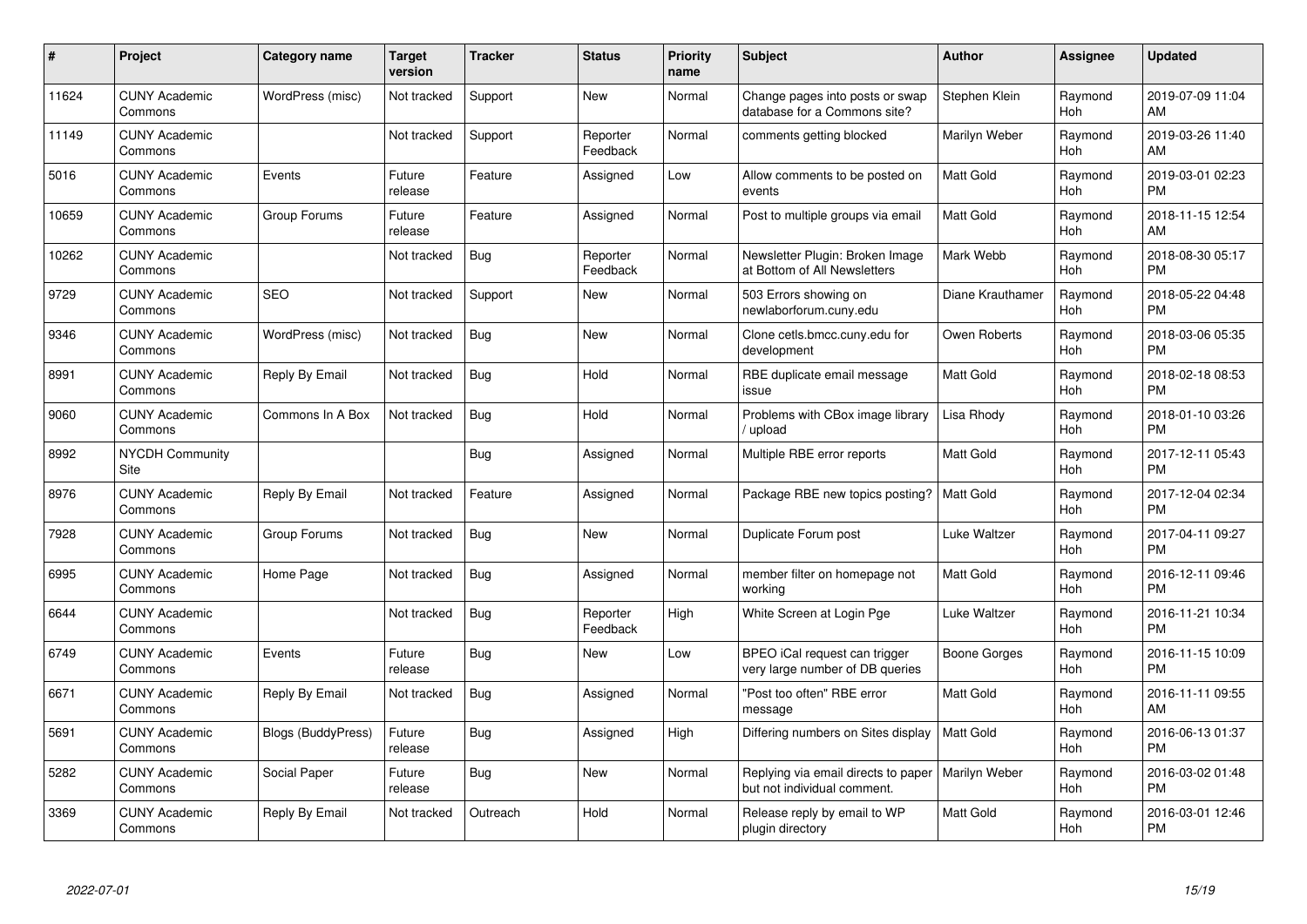| #    | Project                         | <b>Category name</b>       | <b>Target</b><br>version | Tracker    | <b>Status</b>        | <b>Priority</b><br>name | <b>Subject</b>                                                                | Author                  | Assignee            | <b>Updated</b>                |
|------|---------------------------------|----------------------------|--------------------------|------------|----------------------|-------------------------|-------------------------------------------------------------------------------|-------------------------|---------------------|-------------------------------|
| 3939 | <b>CUNY Academic</b><br>Commons | <b>WordPress Plugins</b>   | Future<br>release        | Bug        | Hold                 | Normal                  | Activity stream support for<br>Co-Authors Plus plugin                         | Raymond Hoh             | Raymond<br>Hoh      | 2015-11-09 06:13<br><b>PM</b> |
| 333  | <b>CUNY Academic</b><br>Commons | <b>Email Notifications</b> | Future<br>release        | Feature    | Assigned             | Low                     | Delay Forum Notification Email<br>Delivery Until After Editing Period<br>Ends | Matt Gold               | Raymond<br>Hoh      | 2015-11-09 06:01<br><b>PM</b> |
| 1192 | <b>CUNY Academic</b><br>Commons | <b>Group Files</b>         | Future<br>release        | Feature    | Assigned             | Low                     | When posting group files, allow<br>users to add a category without<br>saving  | Matt Gold               | Raymond<br>Hoh      | 2015-11-09 05:53<br><b>PM</b> |
| 3517 | <b>CUNY Academic</b><br>Commons | My Commons                 | Future<br>release        | Feature    | Assigned             | Normal                  | Mute/Unmute My Commons<br>updates                                             | <b>Matt Gold</b>        | Raymond<br>Hoh      | 2015-11-09 01:19<br><b>PM</b> |
| 3192 | <b>CUNY Academic</b><br>Commons | Group Forums               | Future<br>release        | Feature    | Assigned             | Normal                  | Customizable forum views for<br>bbPress 2.x group forums                      | Boone Gorges            | Raymond<br>Hoh      | 2015-11-09 12:47<br><b>PM</b> |
| 4535 | <b>CUNY Academic</b><br>Commons | My Commons                 | Future<br>release        | Bug        | New                  | Low                     | My Commons filter issue                                                       | scott voth              | Raymond<br>Hoh      | 2015-09-01 11:17<br>AM        |
| 4388 | <b>CUNY Academic</b><br>Commons | WordPress (misc)           | Future<br>release        | Bug        | Assigned             | Normal                  | Repeated request for<br>authentication.                                       | Alice.Lynn<br>McMichael | Raymond<br>Hoh      | 2015-08-11 07:35<br><b>PM</b> |
| 3536 | <b>CUNY Academic</b><br>Commons | My Commons                 | Future<br>release        | Feature    | Assigned             | Normal                  | Infinite Scroll on My Commons<br>page                                         | <b>Matt Gold</b>        | Raymond<br>Hoh      | 2015-04-13 04:42<br><b>PM</b> |
| 3662 | <b>CUNY Academic</b><br>Commons | <b>SEO</b>                 | Future<br>release        | Feature    | Assigned             | Normal                  | Duplicate Content/SEO/Google<br>issues                                        | <b>Matt Gold</b>        | Raymond<br>Hoh      | 2015-04-13 04:37<br><b>PM</b> |
| 3577 | <b>CUNY Academic</b><br>Commons | My Commons                 | Future<br>release        | Design/UX  | Assigned             | Normal                  | Replies to items in My Commons                                                | <b>Matt Gold</b>        | Raymond<br>Hoh      | 2015-04-09 05:19<br><b>PM</b> |
| 3492 | <b>CUNY Academic</b><br>Commons | <b>WordPress Themes</b>    | Future<br>release        | Support    | Assigned             | Normal                  | Add CBOX theme to the<br>Commons                                              | scott voth              | Raymond<br>Hoh      | 2014-10-08 05:55<br><b>PM</b> |
| 2571 | <b>NYCDH Community</b><br>Site  |                            |                          | Feature    | Assigned             | Normal                  | Add Google custom search box to<br>homepage                                   | <b>Mark Newton</b>      | Raymond<br>Hoh      | 2013-05-18 07:49<br><b>PM</b> |
| 2574 | <b>NYCDH Community</b><br>Site  |                            |                          | Feature    | Assigned             | Normal                  | Add Way to Upload Files to<br>Groups                                          | <b>Mark Newton</b>      | Raymond<br>Hoh      | 2013-05-18 07:46<br><b>PM</b> |
| 497  | <b>CUNY Academic</b><br>Commons | <b>WordPress Plugins</b>   | Future<br>release        | Feature    | Assigned             | Normal                  | Drag and Drop Ordering on<br>Gallery Post Plugin                              | <b>Matt Gold</b>        | Ron Rennick         | 2015-11-09 06:18<br><b>PM</b> |
| 5050 | <b>CUNY Academic</b><br>Commons | Social Paper               | Future<br>release        | Feature    | New                  | Low                     | Making comments visible in SP<br>editing mode (SP suggestion #1)              | Marilyn Weber           | Samantha<br>Raddatz | 2019-09-17 11:10<br><b>PM</b> |
| 5053 | <b>CUNY Academic</b><br>Commons | Social Paper               | Future<br>release        | Feature    | New                  | Low                     | Scrollable menu to add readers<br>(SP suggestion #4)                          | Marilyn Weber           | Samantha<br>Raddatz | 2016-04-21 05:21<br>PM        |
| 5397 | <b>CUNY Academic</b><br>Commons | Social Paper               | Future<br>release        | Feature    | New                  | Normal                  | frustrating to have to<br>enable/disable in SP                                | Marilyn Weber           | Samantha<br>Raddatz | 2016-04-20 03:39<br><b>PM</b> |
| 5298 | <b>CUNY Academic</b><br>Commons |                            | Not tracked              | Publicity  | New                  | Normal                  | Survey Pop-Up Text                                                            | Samantha Raddatz        | Samantha<br>Raddatz | 2016-03-22 12:27<br><b>PM</b> |
| 5317 | <b>CUNY Academic</b><br>Commons | Group Blogs                | Not tracked              | <b>Bug</b> | Reporter<br>Feedback | Normal                  | Notifications of New Post Didn't<br>Come                                      | Luke Waltzer            | Samantha<br>Raddatz | 2016-03-21 10:41<br><b>PM</b> |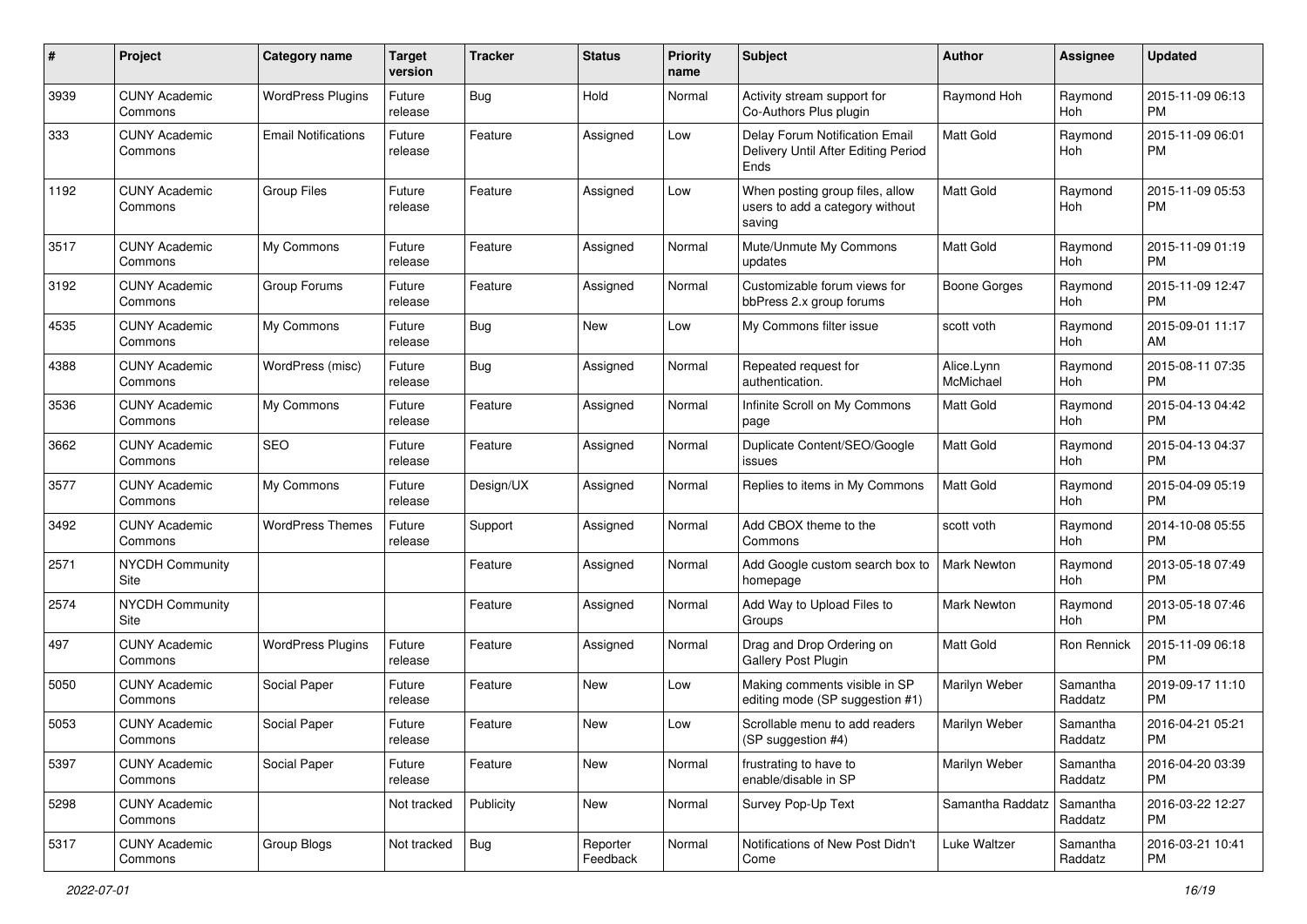| #    | Project                         | <b>Category name</b>    | <b>Target</b><br>version | <b>Tracker</b> | <b>Status</b>        | <b>Priority</b><br>name | <b>Subject</b>                                                                                                                                        | <b>Author</b>           | <b>Assignee</b>     | <b>Updated</b>                |
|------|---------------------------------|-------------------------|--------------------------|----------------|----------------------|-------------------------|-------------------------------------------------------------------------------------------------------------------------------------------------------|-------------------------|---------------------|-------------------------------|
| 4986 | <b>CUNY Academic</b><br>Commons | ZenDesk                 | Not tracked              | Support        | Assigned             | Normal                  | Prepare documentation for<br>Zendesk re web widget                                                                                                    | <b>Matt Gold</b>        | Samantha<br>Raddatz | 2016-02-25 03:09<br><b>PM</b> |
| 5225 | <b>CUNY Academic</b><br>Commons | Registration            | Future<br>release        | Feature        | Assigned             | Normal                  | On-boarding Issues                                                                                                                                    | Luke Waltzer            | Samantha<br>Raddatz | 2016-02-12 02:58<br><b>PM</b> |
| 5058 | <b>CUNY Academic</b><br>Commons | Social Paper            | Future<br>release        | Feature        | New                  | Low                     | Can there be a clearer signal that<br>even when comments have<br>already been made you add<br>comments by clicking on the side?<br>(SP suggestion #5) | Marilyn Weber           | Samantha<br>Raddatz | 2016-02-11 10:24<br><b>PM</b> |
| 5183 | <b>CUNY Academic</b><br>Commons | Social Paper            | Future<br>release        | Design/UX      | <b>New</b>           | Normal                  | Creating a new paper when<br>viewing an existing paper                                                                                                | Raffi<br>Khatchadourian | Samantha<br>Raddatz | 2016-02-02 12:09<br><b>PM</b> |
| 1105 | <b>CUNY Academic</b><br>Commons | WordPress (misc)        | Future<br>release        | Feature        | Assigned             | Normal                  | Rephrase Blog Privacy Options                                                                                                                         | <b>Matt Gold</b>        | Samantha<br>Raddatz | 2015-11-09 06:19<br><b>PM</b> |
| 1456 | <b>CUNY Academic</b><br>Commons | Group Invitations       | Future<br>release        | Feature        | Reporter<br>Feedback | Low                     | Invite to Group Button from Profile<br>Field                                                                                                          | <b>Matt Gold</b>        | Samantha<br>Raddatz | 2015-11-09 05:59<br><b>PM</b> |
| 481  | <b>CUNY Academic</b><br>Commons | Groups (misc)           | Future<br>release        | Feature        | Assigned             | Normal                  | ability to archive inactive groups<br>and blogs                                                                                                       | Michael Mandiberg       | Samantha<br>Raddatz | 2015-11-09 05:56<br><b>PM</b> |
| 653  | <b>CUNY Academic</b><br>Commons | Group Blogs             | Future<br>release        | Feature        | Assigned             | Normal                  | Redesign Integration of Groups<br>and Blogs                                                                                                           | Matt Gold               | Samantha<br>Raddatz | 2015-11-09 05:40<br><b>PM</b> |
| 310  | <b>CUNY Academic</b><br>Commons | BuddyPress (misc)       | Future<br>release        | Feature        | Assigned             | Low                     | <b>Friend Request Email</b>                                                                                                                           | <b>Matt Gold</b>        | Samantha<br>Raddatz | 2015-11-09 05:08<br><b>PM</b> |
| 308  | <b>CUNY Academic</b><br>Commons | Registration            | Future<br>release        | Feature        | <b>New</b>           | Normal                  | Group recommendations for<br>signup process                                                                                                           | Boone Gorges            | Samantha<br>Raddatz | 2015-11-09 05:07<br><b>PM</b> |
| 3473 | <b>CUNY Academic</b><br>Commons | <b>User Experience</b>  | Future<br>release        | Feature        | Assigned             | Normal                  | Commons profile: Add help info<br>about "Positions" replacing "title"                                                                                 | Keith Miyake            | Samantha<br>Raddatz | 2015-11-09 02:28<br><b>PM</b> |
| 4661 | <b>CUNY Academic</b><br>Commons | <b>User Experience</b>  | Future<br>release        | Bug            | Assigned             | Normal                  | Simplify Events text                                                                                                                                  | Matt Gold               | Samantha<br>Raddatz | 2015-10-02 09:06<br><b>PM</b> |
| 4622 | <b>CUNY Academic</b><br>Commons | <b>Public Portfolio</b> | Future<br>release        | Design/UX      | New                  | Normal                  | <b>Profile Visibility Settings</b>                                                                                                                    | Samantha Raddatz        | Samantha<br>Raddatz | 2015-09-21 12:18<br><b>PM</b> |
| 4226 | <b>CUNY Academic</b><br>Commons | <b>BuddyPress Docs</b>  | Future<br>release        | Design/UX      | <b>New</b>           | Normal                  | Add option to connect a Doc with<br>a Group                                                                                                           | Samantha Raddatz        | Samantha<br>Raddatz | 2015-09-09 04:08<br><b>PM</b> |
| 4404 | <b>CUNY Academic</b><br>Commons | <b>Public Portfolio</b> | Future<br>release        | Design/UX      | Assigned             | Normal                  | Change color of permissions info<br>on portfolio editing interface                                                                                    | Matt Gold               | Samantha<br>Raddatz | 2015-08-11 05:28<br><b>PM</b> |
| 4235 | <b>CUNY Academic</b><br>Commons |                         | Not tracked              | Design/UX      | Assigned             | Normal                  | Explore user experience around<br>comments on forum topics vs docs                                                                                    | <b>Matt Gold</b>        | Samantha<br>Raddatz | 2015-07-21 10:23<br>AM        |
| 4253 | <b>CUNY Academic</b><br>Commons | <b>Public Portfolio</b> | Future<br>release        | Design/UX      | New                  | Normal                  | Encourage users to add portfolio<br>content                                                                                                           | Samantha Raddatz        | Samantha<br>Raddatz | 2015-07-07 11:32<br>AM        |
| 4221 | <b>CUNY Academic</b><br>Commons | Group Forums            | Future<br>release        | Design/UX      | Assigned             | Normal                  | Add 'Number of Posts' display<br>option to Forum page                                                                                                 | Samantha Raddatz        | Samantha<br>Raddatz | 2015-06-26 02:21<br><b>PM</b> |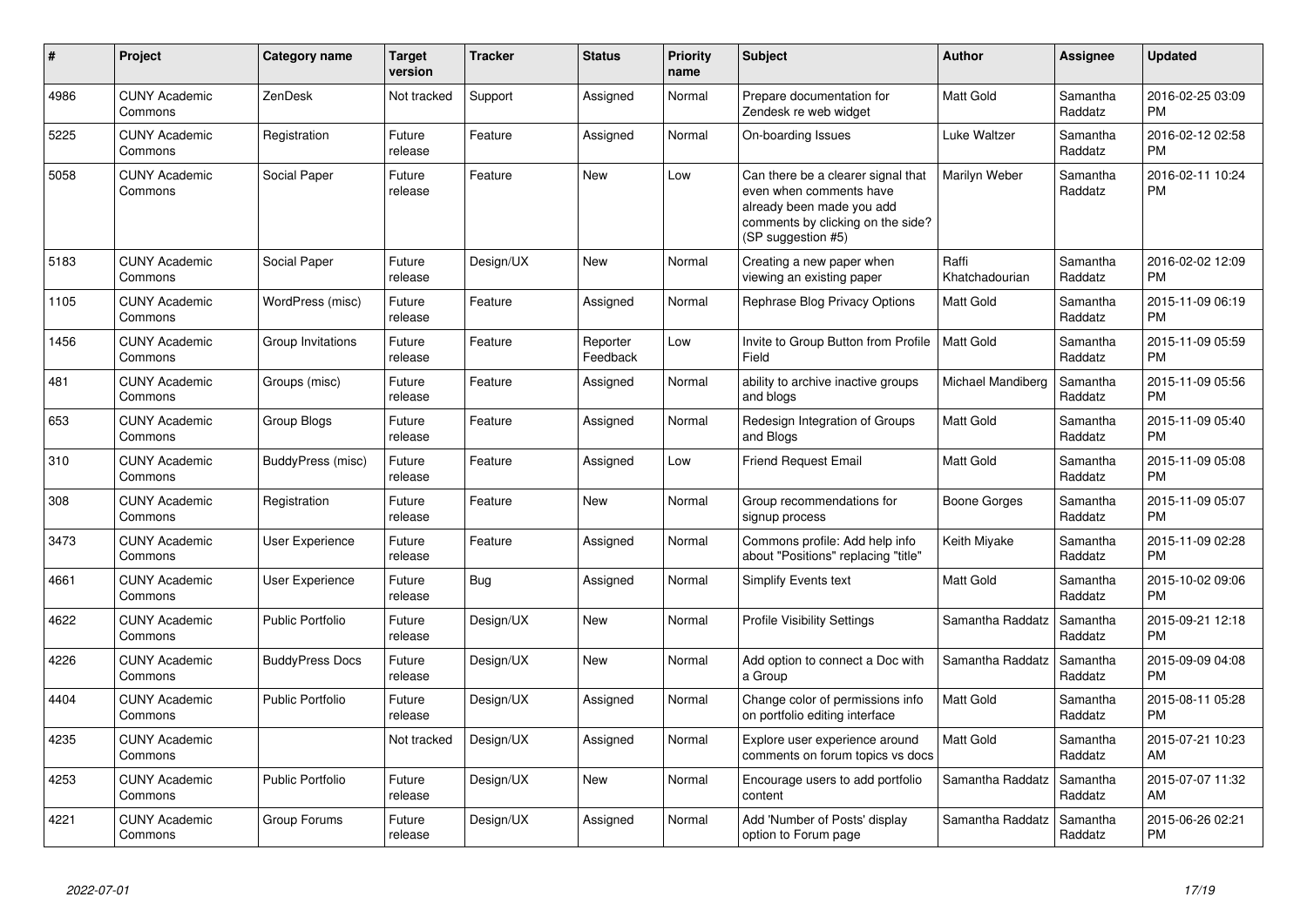| #     | Project                         | Category name               | <b>Target</b><br>version | <b>Tracker</b> | <b>Status</b>        | Priority<br>name | Subject                                                                                                                                      | Author                        | <b>Assignee</b>     | <b>Updated</b>                |
|-------|---------------------------------|-----------------------------|--------------------------|----------------|----------------------|------------------|----------------------------------------------------------------------------------------------------------------------------------------------|-------------------------------|---------------------|-------------------------------|
| 4027  | <b>CUNY Academic</b><br>Commons | Commons In A Box            | Not tracked              | Design/UX      | Assigned             | Normal           | Usability review of CBOX update<br>procedures                                                                                                | <b>Matt Gold</b>              | Samantha<br>Raddatz | 2015-05-11 06:36<br><b>PM</b> |
| 3458  | <b>CUNY Academic</b><br>Commons | Groups (misc)               | Future<br>release        | Feature        | Assigned             | Normal           | Filter Members of Group by<br>Campus                                                                                                         | Michael Smith                 | Samantha<br>Raddatz | 2014-09-26 08:32<br><b>PM</b> |
| 10439 | <b>CUNY Academic</b><br>Commons | Design                      | 2.1.0                    | Design/UX      | <b>New</b>           | Normal           | Create Style Guide for Commons                                                                                                               | Sonja Leix                    | Sara Cannon         | 2022-06-28 01:43<br><b>PM</b> |
| 10580 | <b>CUNY Academic</b><br>Commons | Information<br>Architecture | Future<br>release        | Design/UX      | <b>New</b>           | Normal           | Primary nav item review                                                                                                                      | Boone Gorges                  | Sara Cannon         | 2022-06-28 01:29<br><b>PM</b> |
| 5826  | <b>CUNY Academic</b><br>Commons | <b>WordPress Plugins</b>    | Future<br>release        | Support        | Reporter<br>Feedback | Normal           | <b>Remove Subscription Options</b><br>plugin from directory                                                                                  | Sarah Morgano                 | Sarah<br>Morgano    | 2016-10-21 04:14<br><b>PM</b> |
| 2612  | <b>CUNY Academic</b><br>Commons |                             | Not tracked              | Publicity      | Assigned             | Normal           | Pinterest site for the Commons                                                                                                               | local admin                   | Sarah<br>Morgano    | 2016-03-04 11:19<br>AM        |
| 3510  | <b>CUNY Academic</b><br>Commons | Publicity                   | 1.7                      | Publicity      | Assigned             | Normal           | Post on the News Blog re: 'My<br>Commons'                                                                                                    | Micki Kaufman                 | Sarah<br>Morgano    | 2014-10-15 11:18<br>AM        |
| 3511  | <b>CUNY Academic</b><br>Commons | Publicity                   | 1.7                      | Publicity      | Assigned             | Normal           | Social media for 1.7                                                                                                                         | Micki Kaufman                 | Sarah<br>Morgano    | 2014-10-14 03:32<br><b>PM</b> |
| 14787 | <b>CUNY Academic</b><br>Commons | <b>Plugin Packages</b>      | Future<br>release        | Feature        | New                  | Normal           | Creating a "Design" plugin<br>package                                                                                                        | Laurie Hurson                 | scott voth          | 2022-04-27 04:56<br><b>PM</b> |
| 14394 | <b>CUNY Academic</b><br>Commons |                             | Not tracked              | Feature        | <b>New</b>           | Normal           | Commons News Site - redesign                                                                                                                 | scott voth                    | scott voth          | 2021-09-14 10:46<br>AM        |
| 12247 | <b>CUNY Academic</b><br>Commons | Publicity                   | Not tracked              | Support        | <b>New</b>           | Normal           | <b>Screenshot of First Commons</b><br>Homepage                                                                                               | scott voth                    | scott voth          | 2020-01-14 12:08<br><b>PM</b> |
| 11883 | <b>CUNY Academic</b><br>Commons | Help/Codex                  | Not tracked              | Support        | <b>New</b>           | Normal           | Need Embedding Help Page<br>Update (Tableau)                                                                                                 | Anthony Wheeler               | scott voth          | 2019-09-24 08:49<br>AM        |
| 9908  | <b>CUNY Academic</b><br>Commons |                             | Not tracked              | Feature        | New                  | Normal           | Is it possible to send email<br>updates to users (or an email<br>address not on the list) for only a<br>single page AFTER being<br>prompted? | <b>Michael Shields</b>        | scott voth          | 2018-06-11 01:34<br><b>PM</b> |
| 6115  | <b>CUNY Academic</b><br>Commons | Publicity                   | Not tracked              | Feature        | Assigned             | Normal           | create digital signage for GC                                                                                                                | <b>Matt Gold</b>              | scott voth          | 2016-10-11 10:09<br><b>PM</b> |
| 636   | <b>CUNY Academic</b><br>Commons | WordPress (misc)            | Not tracked              | Support        | Assigned             | Normal           | Create Lynda.com-like Table of<br>Contents for Prospective Tutorial<br>Screencasts                                                           | <b>Matt Gold</b>              | scott voth          | 2016-02-23 03:12<br><b>PM</b> |
| 3565  | <b>CUNY Academic</b><br>Commons | My Commons                  | Not tracked              | Documentation  | New                  | Normal           | Load Newest inconsistencies                                                                                                                  | Chris Stein                   | scott voth          | 2015-11-09 01:16<br><b>PM</b> |
| 4222  | <b>CUNY Academic</b><br>Commons | User Experience             | Future<br>release        | Design/UX      | New                  | Normal           | Add information to 'Delete<br>Account' page                                                                                                  | Samantha Raddatz   scott voth |                     | 2015-06-26 11:35<br>AM        |
| 3524  | <b>CUNY Academic</b><br>Commons | Documentation               | Not tracked              | Documentation  | Assigned             | Normal           | Post describing all you can do<br>when starting up a new blog/group                                                                          | Matt Gold                     | scott voth          | 2014-10-04 12:56<br>PM        |